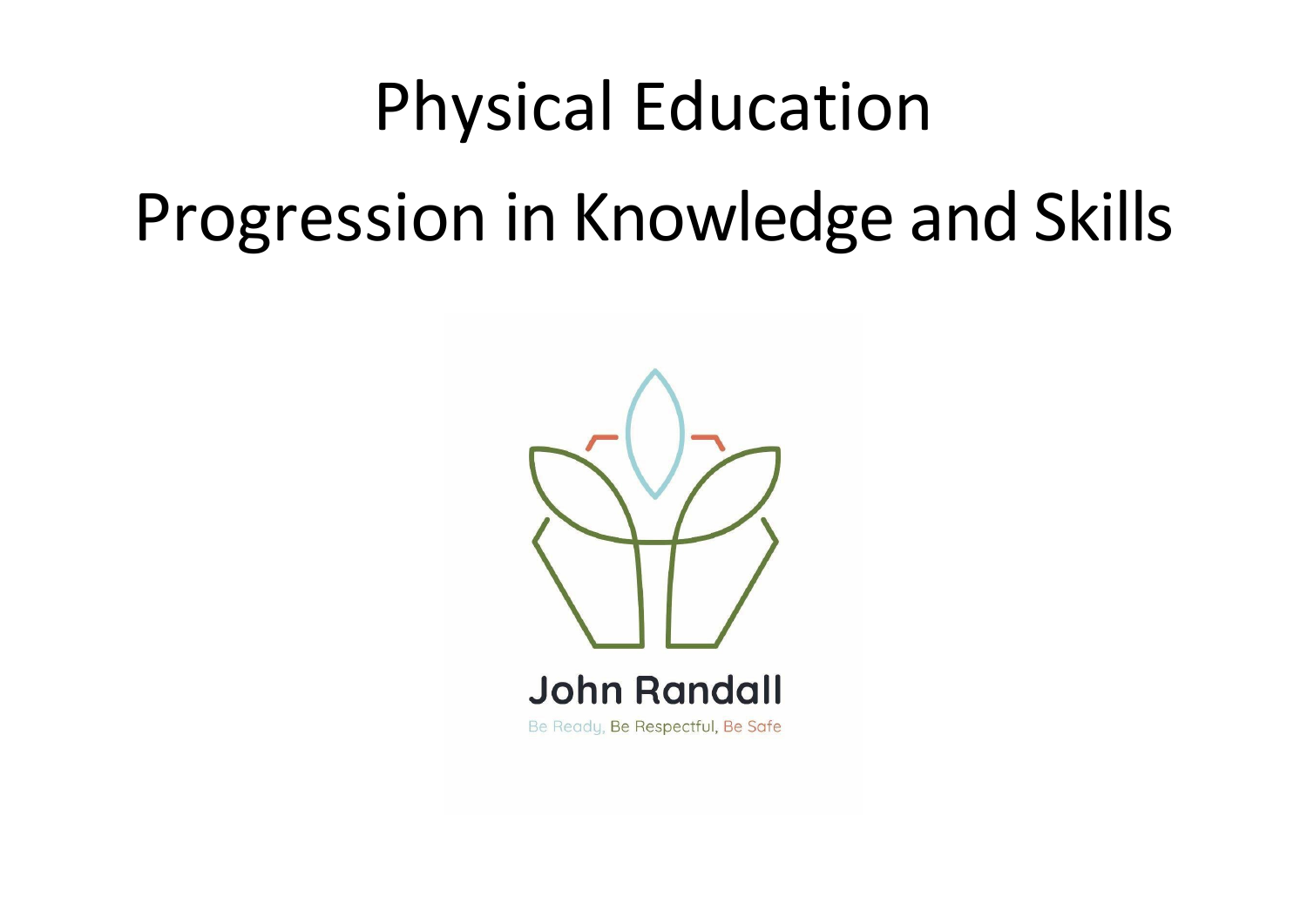

#### **JOHN RANDALL PRIMARY SCHOOL AND NURSERY**

#### **PROGRESSION of KNOWLEDGE AND SKILLS IN PHYSICAL EDUCATION**

The national curriculum for physical education aims to ensure that all pupils:

- develop competence to excel in a broad range of physical activities
- are physically active for sustained periods of time
- engage in competitive sports and activities
- lead healthy, active lives.

The following document has been designed to show how we will cover all of the relevant PE knowledge and skills across our school. We follow the skills outlined in the National Curriculum and delivery is through a combination of our external specialist P.E. coaches from CROSS-BAR COACHING and year group class teachers.

| <b>EYFS</b> | Key stage 1 Pupils should develop fundamental movement<br>skills, become increasingly competent and confident and<br>access a broad range of opportunities to extend their<br>agility, balance and coordination, individually and with<br>others. They should be able to engage in competitive<br>(both against self and against others) and co-operative<br>physical activities, in a range of increasingly challenging<br>situations.<br>Pupils should be taught to:<br>master basic movements including running,<br>jumping, throwing and catching, as well as<br>developing balance, agility and co-ordination,<br>and begin to apply these in a range of activities<br>participate in team games, developing simple<br>tactics for attacking and defending<br>perform dances using simple movement<br>patterns | Key stage 2 Pupils should continue to apply and develop a broader range of skills, learning how to use<br>them in different ways and to link them to make actions and sequences of movement. They should enjoy<br>communicating, collaborating and competing with each other. They should develop an understanding of<br>how to improve in different physical activities and sports and learn how to evaluate and recognise their<br>own success.<br>Pupils should be taught to:<br>use running, jumping, throwing and catching in isolation and in combination<br>play competitive games, modified where appropriate [for example, badminton, basketball,<br>cricket, football, hockey, netball, rounders and tennis], and apply basic principles suitable for<br>attacking and defending<br>develop flexibility, strength, technique, control and balance (for example, through athletics and<br>gymnastic) perform dances using a range of movement patterns<br>take part in outdoor and adventurous activity challenges both individually and within a team<br>$\bullet$<br>compare their performances with previous ones and demonstrate improvement to achieve their<br>personal best.<br>swim competently, confidently and proficiently over a distance of at least 25 metres.<br>use a range of strokes effectively (for example, front crawl, backstroke and breaststroke)<br>perform safe self-rescue in different water-based situations.<br>$\bullet$ |
|-------------|---------------------------------------------------------------------------------------------------------------------------------------------------------------------------------------------------------------------------------------------------------------------------------------------------------------------------------------------------------------------------------------------------------------------------------------------------------------------------------------------------------------------------------------------------------------------------------------------------------------------------------------------------------------------------------------------------------------------------------------------------------------------------------------------------------------------|-------------------------------------------------------------------------------------------------------------------------------------------------------------------------------------------------------------------------------------------------------------------------------------------------------------------------------------------------------------------------------------------------------------------------------------------------------------------------------------------------------------------------------------------------------------------------------------------------------------------------------------------------------------------------------------------------------------------------------------------------------------------------------------------------------------------------------------------------------------------------------------------------------------------------------------------------------------------------------------------------------------------------------------------------------------------------------------------------------------------------------------------------------------------------------------------------------------------------------------------------------------------------------------------------------------------------------------------------------------------------------------------------------------------------------------------------------------------|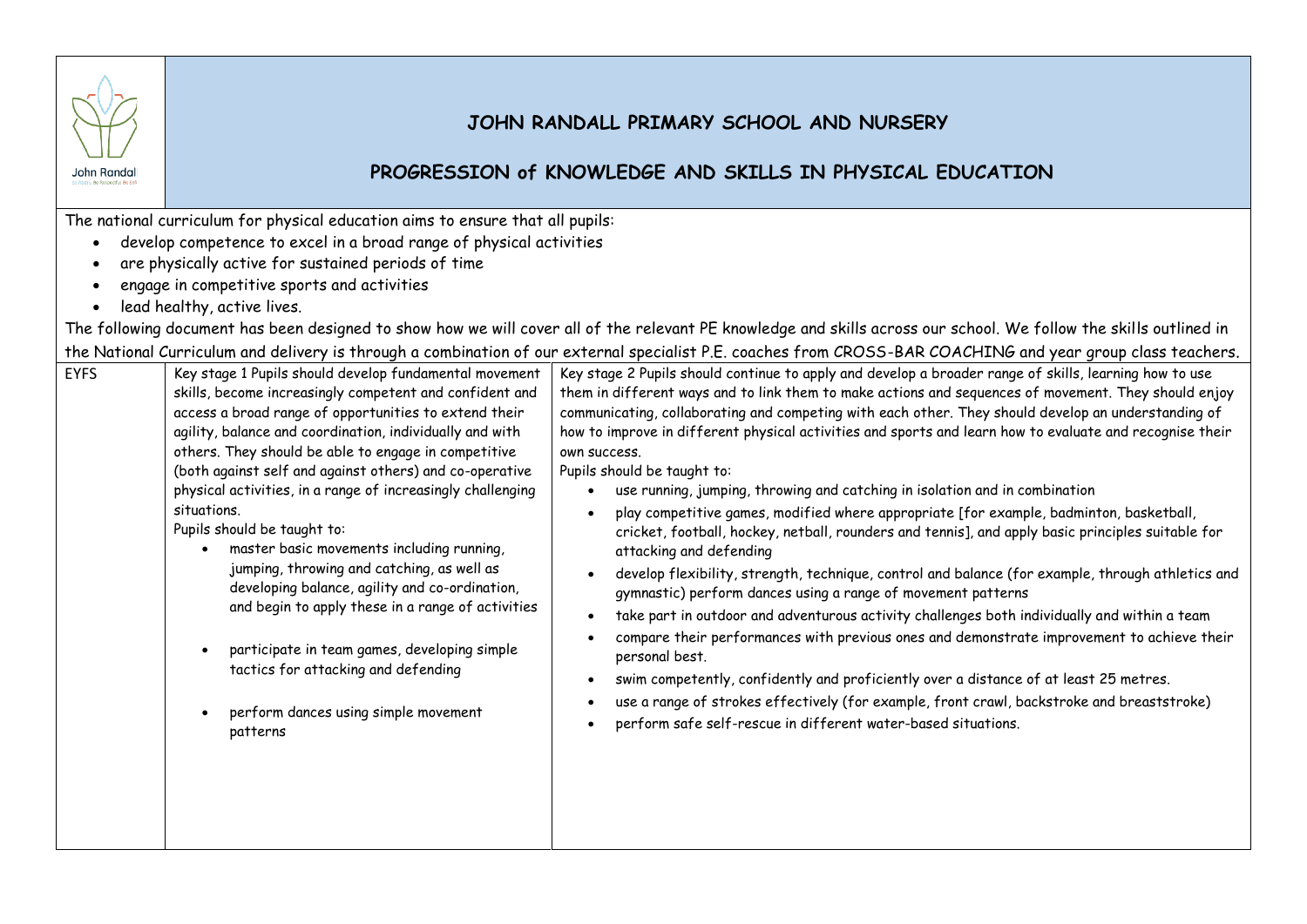| <b>SKILLS</b>                                                                                                                                                                                                                                                                                                                                                                                                                                                                                                                                                             | <b>EYFS</b>                                                             | <b>KEY STAGE 1</b>                                           |                                                                                                                                                     |  |                                                                                                                                                                                                                                                                                                                                                                                                                                                                                                                                                                                                                                                                                                                                                    |                                                                                                                                                                                                      | <b>KEY STAGE 2</b>                                                                                                                                                                                                                                                                                                                                                                                                                                                                                                                                                                                                                                                                                                                                                                                            |                                                                                                                                                                                                                                                      |
|---------------------------------------------------------------------------------------------------------------------------------------------------------------------------------------------------------------------------------------------------------------------------------------------------------------------------------------------------------------------------------------------------------------------------------------------------------------------------------------------------------------------------------------------------------------------------|-------------------------------------------------------------------------|--------------------------------------------------------------|-----------------------------------------------------------------------------------------------------------------------------------------------------|--|----------------------------------------------------------------------------------------------------------------------------------------------------------------------------------------------------------------------------------------------------------------------------------------------------------------------------------------------------------------------------------------------------------------------------------------------------------------------------------------------------------------------------------------------------------------------------------------------------------------------------------------------------------------------------------------------------------------------------------------------------|------------------------------------------------------------------------------------------------------------------------------------------------------------------------------------------------------|---------------------------------------------------------------------------------------------------------------------------------------------------------------------------------------------------------------------------------------------------------------------------------------------------------------------------------------------------------------------------------------------------------------------------------------------------------------------------------------------------------------------------------------------------------------------------------------------------------------------------------------------------------------------------------------------------------------------------------------------------------------------------------------------------------------|------------------------------------------------------------------------------------------------------------------------------------------------------------------------------------------------------------------------------------------------------|
|                                                                                                                                                                                                                                                                                                                                                                                                                                                                                                                                                                           |                                                                         |                                                              |                                                                                                                                                     |  | Lower Key Stage 2                                                                                                                                                                                                                                                                                                                                                                                                                                                                                                                                                                                                                                                                                                                                  |                                                                                                                                                                                                      |                                                                                                                                                                                                                                                                                                                                                                                                                                                                                                                                                                                                                                                                                                                                                                                                               | Upper Key Stage 2                                                                                                                                                                                                                                    |
|                                                                                                                                                                                                                                                                                                                                                                                                                                                                                                                                                                           |                                                                         | <b>YEAR1</b>                                                 | <b>YEAR2</b>                                                                                                                                        |  | YEAR3                                                                                                                                                                                                                                                                                                                                                                                                                                                                                                                                                                                                                                                                                                                                              | <b>YEAR 4</b>                                                                                                                                                                                        | <b>YEAR 5</b>                                                                                                                                                                                                                                                                                                                                                                                                                                                                                                                                                                                                                                                                                                                                                                                                 | YEAR <sub>6</sub>                                                                                                                                                                                                                                    |
|                                                                                                                                                                                                                                                                                                                                                                                                                                                                                                                                                                           |                                                                         |                                                              |                                                                                                                                                     |  |                                                                                                                                                                                                                                                                                                                                                                                                                                                                                                                                                                                                                                                                                                                                                    |                                                                                                                                                                                                      |                                                                                                                                                                                                                                                                                                                                                                                                                                                                                                                                                                                                                                                                                                                                                                                                               |                                                                                                                                                                                                                                                      |
|                                                                                                                                                                                                                                                                                                                                                                                                                                                                                                                                                                           |                                                                         |                                                              |                                                                                                                                                     |  | Healthy Lifestyles Progression Grid                                                                                                                                                                                                                                                                                                                                                                                                                                                                                                                                                                                                                                                                                                                |                                                                                                                                                                                                      |                                                                                                                                                                                                                                                                                                                                                                                                                                                                                                                                                                                                                                                                                                                                                                                                               |                                                                                                                                                                                                                                                      |
| Healthy<br>Body and<br>Mind<br>Lifestyles                                                                                                                                                                                                                                                                                                                                                                                                                                                                                                                                 | Describe how<br>the body feels<br>when still and<br>when<br>exercising. | Describe how the body<br>feels before and after<br>exercise. | Recognise and describe<br>how the body feels<br>during and after<br>different physical<br>activities.<br>Explain what they need<br>to stay healthy. |  | Recognise and describe the<br>effects of exercise on the body.<br>Know the importance of strength<br>and flexibility for physical<br>activity.<br>Explain why it is important to<br>warm up and cool down.                                                                                                                                                                                                                                                                                                                                                                                                                                                                                                                                         | Describe how the body reacts<br>at different times and how<br>this affects performance.<br>Explain why exercise is good<br>for your health.<br>Know some reasons for<br>warming up and cooling down. | Know and understand the<br>reasons for warming up<br>and cooling down.<br>Explain some safety<br>principles when preparing<br>for and during exercise.                                                                                                                                                                                                                                                                                                                                                                                                                                                                                                                                                                                                                                                        | Understand the importance of<br>warming up and cooling down.<br>Carry out warm-ups and cool-<br>downs safely and effectively.<br>Understand why exercise is<br>good for health, fitness and<br>wellbeing.<br>Know ways they can become<br>healthier. |
| Knowledge and Skills Progression in Athletics                                                                                                                                                                                                                                                                                                                                                                                                                                                                                                                             |                                                                         |                                                              |                                                                                                                                                     |  |                                                                                                                                                                                                                                                                                                                                                                                                                                                                                                                                                                                                                                                                                                                                                    |                                                                                                                                                                                                      |                                                                                                                                                                                                                                                                                                                                                                                                                                                                                                                                                                                                                                                                                                                                                                                                               |                                                                                                                                                                                                                                                      |
| <b>Early Years Outcome</b><br>The main Early years outcomes covered in the athletic units are:<br>shows increasing control over an object in pushing, patting,<br>throwing, catching, or kicking.<br>Children show good control and co-ordination in large and small<br>movements.<br>. Negotiate space successfully when playing racing and chasing<br>games with other children, adjusting speed or changing direction<br>to avoid obstacles.<br>Experiments with different ways of moving.<br>. They move confidently in a range of ways, safely negotiating<br>space. |                                                                         |                                                              |                                                                                                                                                     |  | <b>KS1 National Curriculum Aims</b><br>Pupils should develop fundamental movement skills<br>before increasingly competent and confident and access<br>a broad range of opportunities to extend their agility,<br>balance and co-ordination, individually and with others.<br>They should be able to engage in competitive and co-<br>operative physical activities, in a range of increasingly<br>challenging situations. Pupils should be taught to:<br>. Master basic movements including running, jumping,<br>throwing and catching, as well as developing balance,<br>agility and co-ordination, and begin to apply these in a<br>range of activities.<br>Participate in team games, developing simple tactics for<br>attacking and defending. |                                                                                                                                                                                                      | <b>KS2 National Curriculum Aims</b><br>Pupils should continue to apply and develop a<br>different ways to link them to make actions and<br>sequences of movement. They should enjoy<br>communicating, collaborating and competing with<br>each other. They should develop an understanding<br>of how to improve in different physical activities<br>their own success. Pupils should be taught to:<br>. Use running, jumping, throwing and catching in<br>isolation and in combination.<br>. Play competitive games, modified where<br>appropriate and apply basic principles suitable for<br>attacking and defending.<br>. Develop flexibility, strength, technique, control<br>and balance. Compare their performances with<br>previous ones and demonstrate improvement to<br>achieve their personal best. | broader range of skills, learning how to use them in<br>and sports and learn how to evaluate and recognise                                                                                                                                           |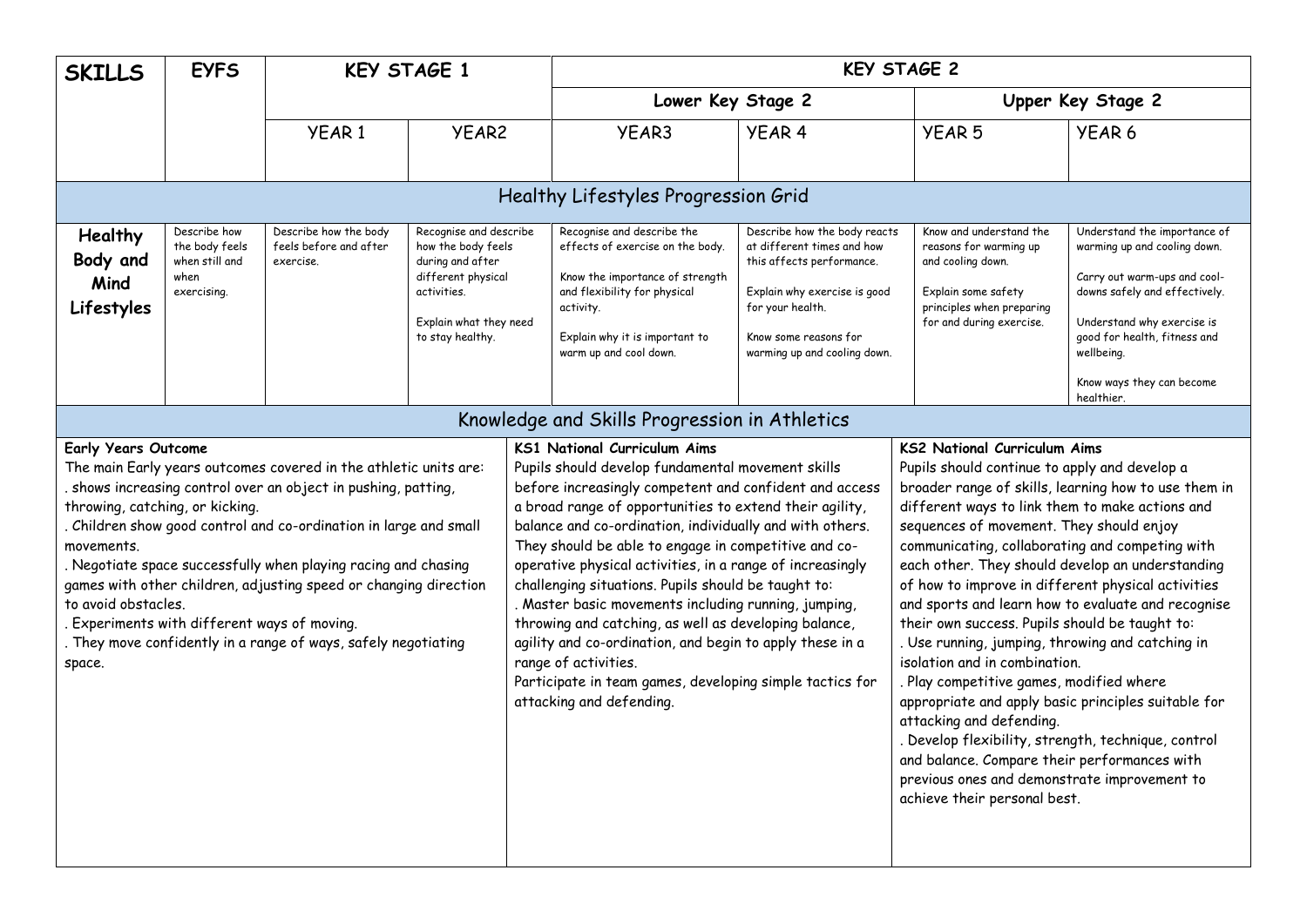| <b>SKILLS</b> | <b>EYFS</b>                                               |                                                                                                                                                                                                                                                                                                                          | <b>KEY STAGE 1</b>                                                                                                                                                                                                                                                                                                                                                                                                                |                                                                                                                                                                                                                        | <b>KEY STAGE 2</b>                                                                                                                                                                                              |                                                                                                                                                                                                                                                                             |                                                                                                                                                                                                                                                                                                                    |
|---------------|-----------------------------------------------------------|--------------------------------------------------------------------------------------------------------------------------------------------------------------------------------------------------------------------------------------------------------------------------------------------------------------------------|-----------------------------------------------------------------------------------------------------------------------------------------------------------------------------------------------------------------------------------------------------------------------------------------------------------------------------------------------------------------------------------------------------------------------------------|------------------------------------------------------------------------------------------------------------------------------------------------------------------------------------------------------------------------|-----------------------------------------------------------------------------------------------------------------------------------------------------------------------------------------------------------------|-----------------------------------------------------------------------------------------------------------------------------------------------------------------------------------------------------------------------------------------------------------------------------|--------------------------------------------------------------------------------------------------------------------------------------------------------------------------------------------------------------------------------------------------------------------------------------------------------------------|
|               |                                                           |                                                                                                                                                                                                                                                                                                                          |                                                                                                                                                                                                                                                                                                                                                                                                                                   | Lower Key Stage 2                                                                                                                                                                                                      |                                                                                                                                                                                                                 |                                                                                                                                                                                                                                                                             | Upper Key Stage 2                                                                                                                                                                                                                                                                                                  |
|               |                                                           | YEAR <sub>1</sub>                                                                                                                                                                                                                                                                                                        | YEAR <sub>2</sub>                                                                                                                                                                                                                                                                                                                                                                                                                 | YEAR3                                                                                                                                                                                                                  | <b>YEAR 4</b>                                                                                                                                                                                                   | <b>YEAR 5</b>                                                                                                                                                                                                                                                               | YEAR <sub>6</sub>                                                                                                                                                                                                                                                                                                  |
| Running       | Run in different<br>ways for a<br>variety of<br>purposes. | Vary their pace and<br>speed when running.<br>Run with a basic<br>technique over different<br>distances.<br>Show good posture and<br>balance.<br>Jog and sprint in a<br>straight line.<br>Change direction when<br>jogging and sprinting.<br>Maintain control as they<br>change direction when<br>jogging and sprinting. | Run at different paces,<br>describing the different<br>paces.<br>Use a variety of<br>different stride lengths.<br>Travel at different<br>speeds.<br>Begin to select the most<br>suitable pace and speed<br>for distance.<br>Vary the speed and<br>direction in which they<br>are travelling.<br>Run with basic<br>techniques following a<br>curved line.<br>Be able to maintain and<br>control a run over<br>different distances. | Identify and demonstrate how<br>different techniques can affect<br>their performance.<br>Focus on their arm and leg<br>action.<br>Begin to combine running with<br>jumping over hurdles.                               | Confidently demonstrate an<br>improved technique for<br>sprinting.<br>Perform a relay, focusing on<br>the baton changeover<br>technique.<br>Develop a fluent changeover.<br>Speed up and slow down<br>smoothly. | Identify their reaction<br>times when performing a<br>sprint start.<br>Accelerate from a variety<br>of different starting<br>positions.<br>Confidently and<br>independently select the<br>most appropriate pace for<br>different distances and<br>different parts of a run. | Build up speed quickly for a<br>sprint finish.<br>Use their preferred leg when<br>running over hurdles.<br>Accelerate to pass other<br>competitors<br>Work as a team to competitively<br>perform a relay.                                                                                                          |
| Jumping       | Jump in a range<br>of ways, landing<br>safely.            | Perform different types<br>of jumps.<br>Perform a short jumping<br>sequence.<br>Jump as high and as far<br>as possible.<br>Land safely and with<br>control.                                                                                                                                                              | Perform and compare<br>different types of<br>jumps.<br>Combine different jumps<br>together with some<br>fluency and control.<br>Jump for distance from<br>a standing position with<br>accuracy and control.                                                                                                                                                                                                                       | Use one and two feet to take off<br>and to land with.<br>Develop an effective take-off<br>for the standing long jump.<br>Develop an effective flight phase<br>for the standing long jump.<br>Land safely with control. | Learn how to combine a hop.<br>step and jump to perform the<br>triple jump.<br>Land safely with control.<br>Begin to measure the distance<br>jumped.                                                            | Improve techniques for<br>jumping for distance.<br>Perform an effective<br>standing long jump.<br>Land safely and with<br>control.<br>Investigate different<br>jumping techniques.                                                                                          | Develop the technique for the<br>standing vertical jump.<br>Maintain control at each of the<br>different stages of the triple<br>jump.<br>Land safely and with control.<br>Develop and improve their<br>techniques for jumping for<br>height and distance and support<br>others in improving their<br>performance. |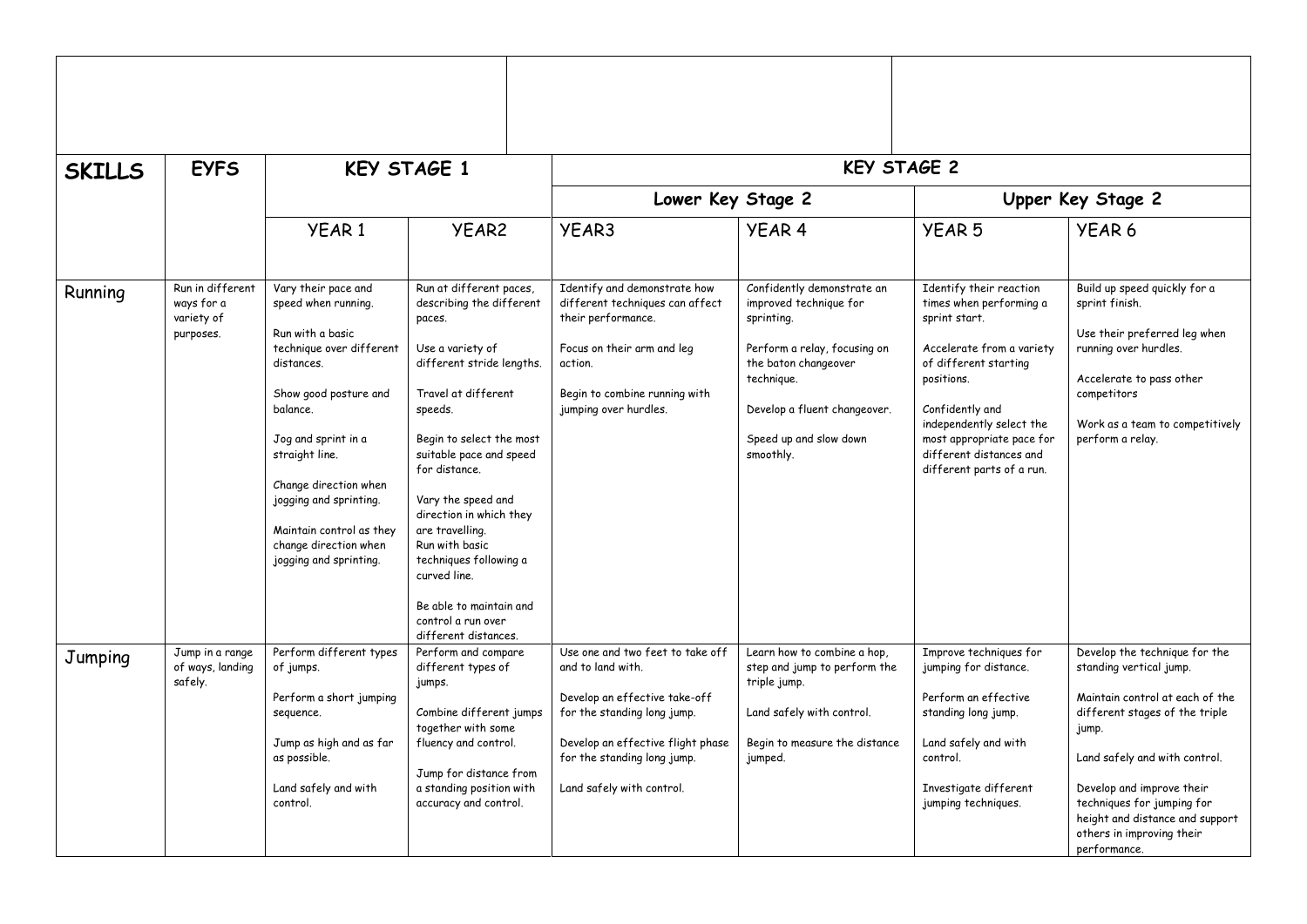|                     |                                                                                                                                                                                                                                                                                                                                                                                                                                                                                                                                                                                                                                                                              | Work with a partner to<br>develop the control of<br>their jumps.                                                                                                  | Investigate the best<br>jumps to cover different<br>distances.<br>Choose the most<br>appropriate jumps to<br>cover different<br>distances.                                                                                                          |                                                                                                                                       |                                                                                                                                          |                                                                                                                                                                                                                                                                                                                                               |                                                                                                                                                                                                                                     | Perform and apply different<br>types of jumps in other<br>contexts.                                                                                                                                                                                                                                                                                              |  |
|---------------------|------------------------------------------------------------------------------------------------------------------------------------------------------------------------------------------------------------------------------------------------------------------------------------------------------------------------------------------------------------------------------------------------------------------------------------------------------------------------------------------------------------------------------------------------------------------------------------------------------------------------------------------------------------------------------|-------------------------------------------------------------------------------------------------------------------------------------------------------------------|-----------------------------------------------------------------------------------------------------------------------------------------------------------------------------------------------------------------------------------------------------|---------------------------------------------------------------------------------------------------------------------------------------|------------------------------------------------------------------------------------------------------------------------------------------|-----------------------------------------------------------------------------------------------------------------------------------------------------------------------------------------------------------------------------------------------------------------------------------------------------------------------------------------------|-------------------------------------------------------------------------------------------------------------------------------------------------------------------------------------------------------------------------------------|------------------------------------------------------------------------------------------------------------------------------------------------------------------------------------------------------------------------------------------------------------------------------------------------------------------------------------------------------------------|--|
| Throwing            | Roll equipment<br>in different<br>ways.<br>Throw<br>Underarm.<br>Throw an<br>object at a<br>target.                                                                                                                                                                                                                                                                                                                                                                                                                                                                                                                                                                          | Throw underarm and<br>overarm.<br>Throw a ball towards a<br>target with increasing<br>accuracy.<br>Improve the distance<br>they can throw by using<br>more power. | Throw different types<br>of equipment in<br>different ways, for<br>accuracy and distance.<br>Throw with accuracy at<br>targets of different<br>heights.<br>Investigate ways to<br>alter their throwing<br>technique to achieve<br>greater distance. | accuracy.<br>overarm throw.<br>Perform a push throw.                                                                                  | Throw with greater control and<br>Show increasing control in their<br>Continue to develop techniques<br>to throw for increased distance. | Perform a pull throw.<br>Measure the distance of their<br>throws.<br>Continue to develop techniques<br>to throw for increased<br>distance.                                                                                                                                                                                                    | Perform a fling throw.<br>Throw a variety of<br>implements using a range<br>of throwing techniques.<br>Measure and record the<br>distance of their throws.<br>Continue to develop<br>techniques to throw for<br>increased distance. | Develop the technique for the<br>push, pull and fling throw and<br>support others in improving<br>their performance.<br>Accurately measure and record<br>the distance of their throws.                                                                                                                                                                           |  |
| Compete/<br>perform | Control their<br>body, when<br>performing a<br>sequence of<br>movements.<br>Participate in<br>simple games.                                                                                                                                                                                                                                                                                                                                                                                                                                                                                                                                                                  | Begin to perform learnt<br>skills with some control.<br>Engage in competitive<br>activities and team<br>games.                                                    | Perform learnt skills<br>with increasing control.<br>Compete against self<br>and others.                                                                                                                                                            | Perform learnt skills and<br>techniques with control and<br>confidence.<br>Compete against self and others<br>in a controlled manner. |                                                                                                                                          | Perform and apply skills and<br>techniques with control and<br>accuracy.<br>Take part in a range of<br>competitive games and<br>activities.                                                                                                                                                                                                   | Consistently perform and<br>apply skills and techniques<br>with accuracy and control.<br>Take part in competitive<br>games with strong<br>understanding of tactics<br>and composition.                                              | Perform and apply a variety of<br>skills and techniques<br>confidently, consistently and<br>with precision.<br>Take part in competitive games<br>with a strong understanding of<br>tactics and composition.                                                                                                                                                      |  |
| Evaluate            | Talk about what<br>they have done.<br>Talk about what<br>others have<br>done.                                                                                                                                                                                                                                                                                                                                                                                                                                                                                                                                                                                                | Watch and describe<br>performances.<br>Begin to say how they<br>could improve.                                                                                    | Watch and describe<br>performances and use<br>what they see to<br>improve their own<br>performances.<br>Talk about differences<br>between their work and<br>that of others.                                                                         | Watch, describe and evaluate<br>the effectiveness of a<br>performance.<br>Describe how their performance<br>has improved over time.   |                                                                                                                                          | Watch, describe and evaluate<br>the effectiveness of<br>performances, giving ideas for<br>improvements.<br>Modify their use of skills or<br>techniques to achieve a better<br>result.                                                                                                                                                         | Choose and use criteria to<br>evaluate own and others<br>performance.<br>Explain why they have<br>used particular skills or<br>techniques, and the effect<br>they have had on their<br>performance.                                 | Thoroughly evaluate their own<br>and others work, suggesting<br>thoughtful and appropriate<br>improvements.                                                                                                                                                                                                                                                      |  |
|                     |                                                                                                                                                                                                                                                                                                                                                                                                                                                                                                                                                                                                                                                                              |                                                                                                                                                                   |                                                                                                                                                                                                                                                     |                                                                                                                                       | Knowledge and Skills Progression in Dance                                                                                                |                                                                                                                                                                                                                                                                                                                                               |                                                                                                                                                                                                                                     |                                                                                                                                                                                                                                                                                                                                                                  |  |
|                     | <b>Early Years Outcome</b><br>The main Early Years Outcomes covered in the Dance units are:<br>. Moves freely and with pleasure and confidence in a range of ways, such as slithering,<br>shuffling, rolling, crawling, walking, running, jumping, skipping, sliding and hopping. (PD -<br>M&H 30-50)<br>• Experiments with different ways of moving. (PD - M&H 40-60)<br>. Children show good control and coordination in large and small movements. They move<br>confidently in a range of ways, safely negotiating space. (PD - M&H ELG)<br>• Enjoys joining in with dancing and ring games. (EAD - M & M 30-50)<br>· Beginning to move rhythmically. (EAD - M & M 30-50) |                                                                                                                                                                   |                                                                                                                                                                                                                                                     |                                                                                                                                       |                                                                                                                                          | <b>KS1 National Curriculum Aims</b><br>Pupils should develop fundamental<br>movement skills, become increasingly<br>competent and confident and access a<br>broad range of opportunities to extend<br>their agility, balance and coordination,<br>individually and with others. They should be<br>able to engage in competitive (both against |                                                                                                                                                                                                                                     | <b>KS2 National Curriculum Aims</b><br>Pupils should continue to apply and develop a<br>broader range of skills, learning how to use<br>them in different ways and to link them to<br>make actions and sequences of movement.<br>They should enjoy communicating,<br>collaborating and competing with each other.<br>They should develop an understanding of how |  |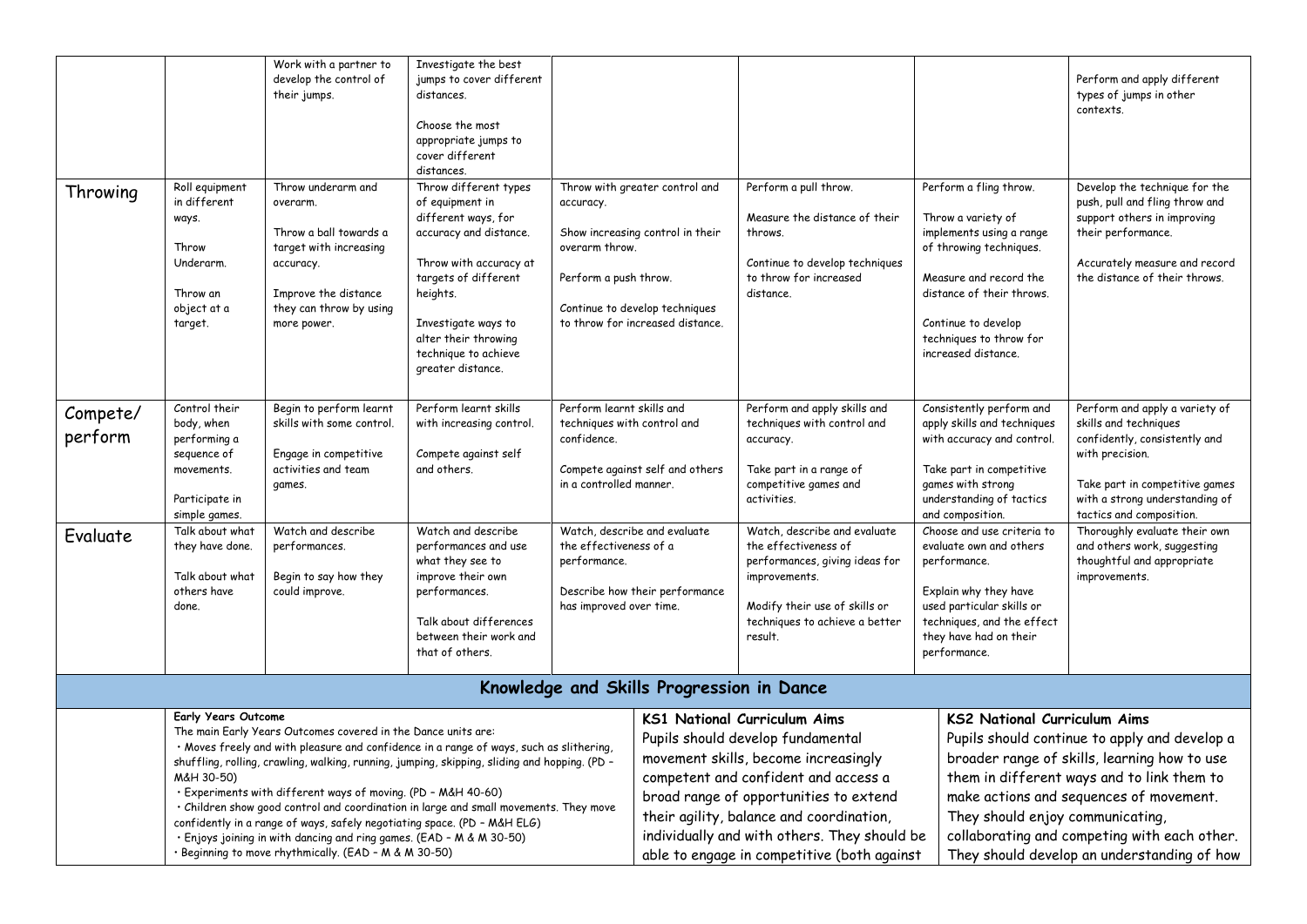|               | · Imitates movement in response to music. (EAD - M & M 30-50) · Begins to build a<br>repertoire of songs and dances. (EAD - M & M 40-60)<br>· Children sing songs, make music and dance, and experiment with ways of changing<br>them. $(EAD - M & MELG)$<br>· Developing preferences for forms of expression. (EAD - BI 30-50)<br>Uses movement to express feelings. (EAD - BI 30-50)<br>· Creates movement in response to music. (EAD - BI 30-50)<br>• Captures experiences and responses with a range of media, such as dance. (EAD - BI<br>$30-50$<br>· Initiates new combinations of movement and gesture in order to express and respond<br>to feelings, ideas and experiences. (EAD - BI 40-60)<br>. Children represent their own ideas, thoughts and feelings through dance. (EAD - BI<br>ELG<br><b>KEY STAGE 1</b> |                                                                                                                                                                                                                                                                                                                                                               |                                                                                                                                                                                                                                                                                                                                                                                    |                                                                                                                                                                                                                                                                                                                                                                                                                                    |                    | self and against others) and co-operative<br>physical activities, in a range of increasingly<br>challenging situations. Pupils should be<br>· master basic movements including running,<br>jumping, throwing and catching, as well as<br>developing balance, agility and coordination,<br>and begin to apply these in a range of<br>· perform dances using simple movement                                                                            | taught to:<br>athletics and gymnastics];<br>patterns.<br>achieve their personal best.                                                                                                                                                                                              | to improve in different physical activities<br>and sports and learn how to evaluate and<br>recognise their own success. Pupils should be<br>· develop flexibility, strength, technique,<br>control and balance [for example, through<br>· perform dances using a range of movement<br>· compare their performances with previous<br>ones and demonstrate improvement to                         |  |
|---------------|-----------------------------------------------------------------------------------------------------------------------------------------------------------------------------------------------------------------------------------------------------------------------------------------------------------------------------------------------------------------------------------------------------------------------------------------------------------------------------------------------------------------------------------------------------------------------------------------------------------------------------------------------------------------------------------------------------------------------------------------------------------------------------------------------------------------------------|---------------------------------------------------------------------------------------------------------------------------------------------------------------------------------------------------------------------------------------------------------------------------------------------------------------------------------------------------------------|------------------------------------------------------------------------------------------------------------------------------------------------------------------------------------------------------------------------------------------------------------------------------------------------------------------------------------------------------------------------------------|------------------------------------------------------------------------------------------------------------------------------------------------------------------------------------------------------------------------------------------------------------------------------------------------------------------------------------------------------------------------------------------------------------------------------------|--------------------|-------------------------------------------------------------------------------------------------------------------------------------------------------------------------------------------------------------------------------------------------------------------------------------------------------------------------------------------------------------------------------------------------------------------------------------------------------|------------------------------------------------------------------------------------------------------------------------------------------------------------------------------------------------------------------------------------------------------------------------------------|-------------------------------------------------------------------------------------------------------------------------------------------------------------------------------------------------------------------------------------------------------------------------------------------------------------------------------------------------------------------------------------------------|--|
| <b>SKILLS</b> | <b>EYFS</b>                                                                                                                                                                                                                                                                                                                                                                                                                                                                                                                                                                                                                                                                                                                                                                                                                 |                                                                                                                                                                                                                                                                                                                                                               |                                                                                                                                                                                                                                                                                                                                                                                    |                                                                                                                                                                                                                                                                                                                                                                                                                                    | <b>KEY STAGE 2</b> |                                                                                                                                                                                                                                                                                                                                                                                                                                                       |                                                                                                                                                                                                                                                                                    |                                                                                                                                                                                                                                                                                                                                                                                                 |  |
|               |                                                                                                                                                                                                                                                                                                                                                                                                                                                                                                                                                                                                                                                                                                                                                                                                                             |                                                                                                                                                                                                                                                                                                                                                               |                                                                                                                                                                                                                                                                                                                                                                                    |                                                                                                                                                                                                                                                                                                                                                                                                                                    | Lower Key Stage 2  |                                                                                                                                                                                                                                                                                                                                                                                                                                                       |                                                                                                                                                                                                                                                                                    | Upper Key Stage 2                                                                                                                                                                                                                                                                                                                                                                               |  |
|               |                                                                                                                                                                                                                                                                                                                                                                                                                                                                                                                                                                                                                                                                                                                                                                                                                             | <b>YEAR1</b>                                                                                                                                                                                                                                                                                                                                                  | YEAR <sub>2</sub>                                                                                                                                                                                                                                                                                                                                                                  |                                                                                                                                                                                                                                                                                                                                                                                                                                    | YEAR3              | <b>YEAR 4</b>                                                                                                                                                                                                                                                                                                                                                                                                                                         | <b>YEAR 5</b>                                                                                                                                                                                                                                                                      | YEAR <sub>6</sub>                                                                                                                                                                                                                                                                                                                                                                               |  |
| Dance         | Explore and copy<br>basic body actions<br>and rhythms.<br>To be able to<br>negotiate space<br>confidently, using<br>appropriate<br>strategies.<br>To be able to use<br>their bodies to<br>imitate motifs<br>from stories and<br>topics such as<br>animals, trees,<br>etc<br>To begin to<br>respond with their<br>bodies to<br>different types of<br>music.                                                                                                                                                                                                                                                                                                                                                                                                                                                                  | Explore movement ideas and<br>respond imaginatively to a<br>range of stimuli.<br>Move confidently and safely<br>in their own general space<br>using changes of speed level<br>and direction.<br>Compose and link movements<br>to make simple beginnings,<br>middles and ends.<br>Perform movement phrases<br>using a range of body actions<br>and body parts. | Explore, remember, repeat<br>and link a range of actions<br>with co-ordination, control<br>and awareness of the<br>expressive qualities of<br>dance.<br>Explore the change of<br>rhythm, speed, level and<br>direction.<br>Compose and perform short<br>dances that express and<br>communicate moods, ideas<br>and feelings choosing and<br>varying simple compositional<br>ideas. | Create dance phrases that<br>communicate ideas.<br>Create dance phrases with a partner<br>and in a small group using canon and<br>unison.<br>Repeat, remember and perform these<br>phrases in a dance.<br>Use dynamic and expressive qualities<br>in relation to an idea.<br>Use counts to keep in time with a<br>group and the music.<br>Recognise and talk about the<br>movements used and the expressive<br>qualities of dance. |                    | Respond imaginatively to a range of<br>stimuli related to character and<br>narrative.<br>Use simple motifs and movement<br>patterns to structure dance phrases<br>on my own, with a partner and in a<br>group.<br>Use formation, canon and unison to<br>develop a dance.<br>Refine, repeat and remember dance<br>phrases and dances.<br>Perform dances clearly and fluently.<br>Describe, interpret and evaluate<br>dance, using appropriate language | Adapt and refine actions.<br>dynamics and relationships in a<br>dance.<br>Perform different styles of<br>dance clearly and fluently.<br>Recognise and comment on<br>dances, showing an<br>understanding of style.<br>Suggest ways to improve their<br>own and other people's work. | Work creatively, imaginatively and<br>individually, with a partner and in a<br>group to choreograph motifs and<br>structure simple dances.<br>Adapt and refine actions, dynamics<br>and relationships to improve a dance.<br>Choreograph a dance using props.<br>Perform dances fluently and with<br>control.<br>Use appropriate language to evaluate<br>and refine their own and others' work. |  |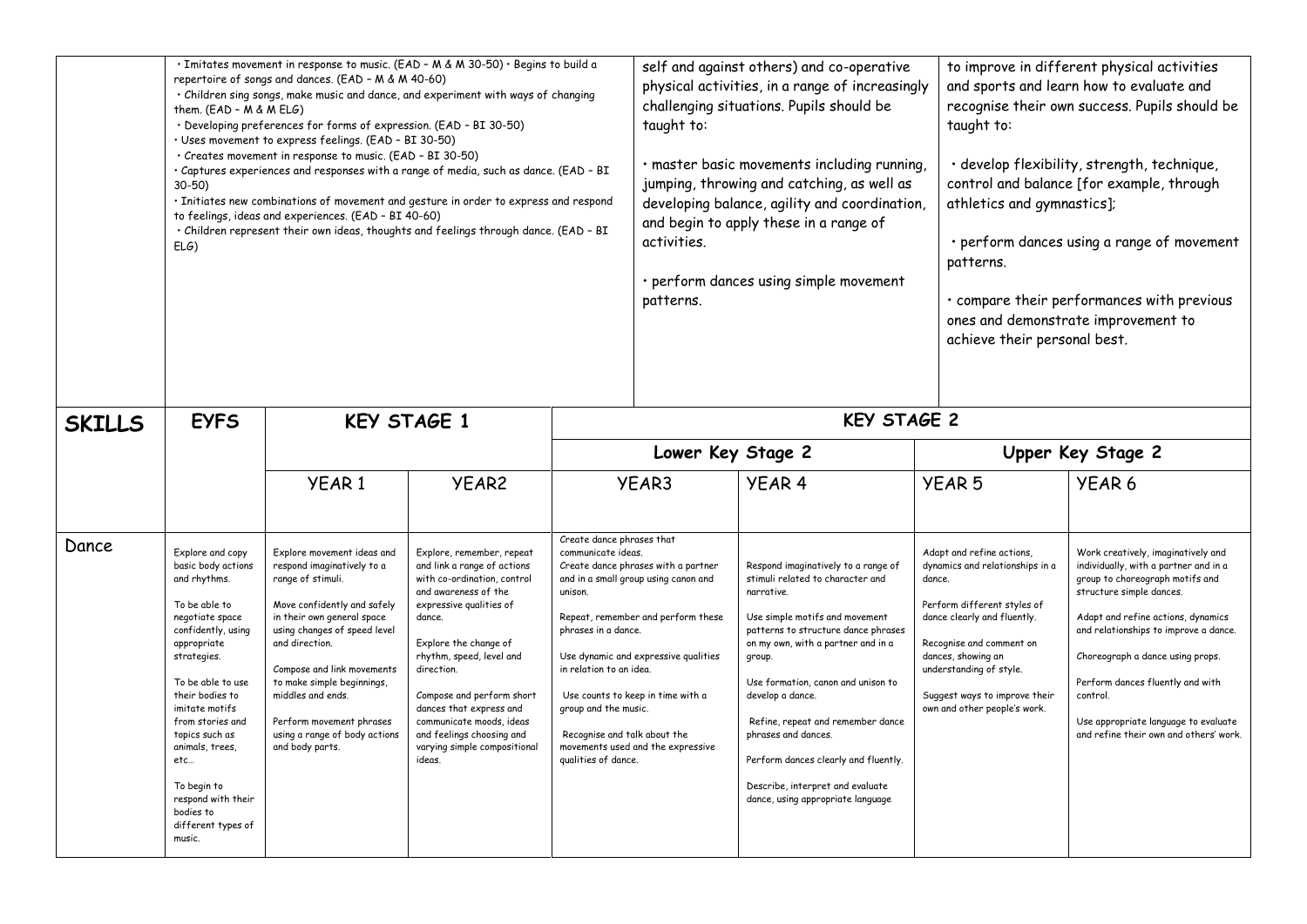|                                                                                                                                                                                                                                                                                                                                                                                                                                                                                                                                                                                                                                                            | Progression of Skills and Knowledge in Games |           |                                                                                                                                                                                                                                                                                                                                                                                                                                                                                                                                                                                                                                                                                                                                                                                                                                            |                                                                                                                                    |                                                                                                                                                                                                                                                                                                                                                                                                                                                                                                                                                                                                                                                                                                                                                                                                                                                                                                                                                        |
|------------------------------------------------------------------------------------------------------------------------------------------------------------------------------------------------------------------------------------------------------------------------------------------------------------------------------------------------------------------------------------------------------------------------------------------------------------------------------------------------------------------------------------------------------------------------------------------------------------------------------------------------------------|----------------------------------------------|-----------|--------------------------------------------------------------------------------------------------------------------------------------------------------------------------------------------------------------------------------------------------------------------------------------------------------------------------------------------------------------------------------------------------------------------------------------------------------------------------------------------------------------------------------------------------------------------------------------------------------------------------------------------------------------------------------------------------------------------------------------------------------------------------------------------------------------------------------------------|------------------------------------------------------------------------------------------------------------------------------------|--------------------------------------------------------------------------------------------------------------------------------------------------------------------------------------------------------------------------------------------------------------------------------------------------------------------------------------------------------------------------------------------------------------------------------------------------------------------------------------------------------------------------------------------------------------------------------------------------------------------------------------------------------------------------------------------------------------------------------------------------------------------------------------------------------------------------------------------------------------------------------------------------------------------------------------------------------|
| <b>Early Years Outcome</b><br>The main Early Years Outcomes covered in the Games units are:<br>· Shows increasing control over an object in pushing, patting, throwing,<br>catching or kicking it. (PD - M&H 40-60)<br>· Children show good control and co-ordination in large and small movements.<br>(PD - M&H ELG)<br>. Negotiates space successfully when playing racing and chasing games with<br>other children, adjusting speed or changing direction to avoid obstacles. (PD<br>M&H 40-60)<br>· Experiments with different ways of moving. (PD M&H 40-60)<br>· They move confidently in a range of ways, safely negotiating space. (PD<br>M&H ELG) |                                              | patterns. | <b>KS1 National Curriculum Aims</b><br>Pupils should develop fundamental movement<br>skills, become increasingly competent and<br>confident and access a broad range of<br>opportunities to extend their agility, balance and<br>coordination, individually and with others. They<br>should be able to engage in competitive (both<br>against self and against others) and co-operative<br>physical activities, in a range of increasingly<br>challenging situations. Pupils should be taught to:<br>· master basic movements including running,<br>jumping, throwing and catching, as well as<br>developing balance, agility and co-ordination, and<br>begin to apply these in a range of activities.<br>· participate in team games, developing simple<br>tactics for attacking and defending.<br>· perform dances using simple movement | <b>KS2 National Curriculum Aims</b><br>isolation and in combination.<br>attacking and defending.<br>gymnastics];<br>personal best. | Pupils should continue to apply and develop a<br>broader range of skills, learning how to use them<br>in different ways and to link them to make actions<br>and sequences of movement. They should enjoy<br>communicating, collaborating and competing with<br>each other. They should develop an understanding<br>of how to improve in different physical activities<br>and sports and learn how to evaluate and recognise<br>their own success. Pupils should be taught to:<br>· use running, jumping, throwing and catching in<br>· play competitive games, modified where<br>appropriate [for example, badminton, basketball,<br>cricket, football, hockey, netball, rounders and<br>tennis], and apply basic principles suitable for<br>· develop flexibility, strength, technique, control<br>and balance [for example, through athletics and<br>· compare their performances with previous ones<br>and demonstrate improvement to achieve their |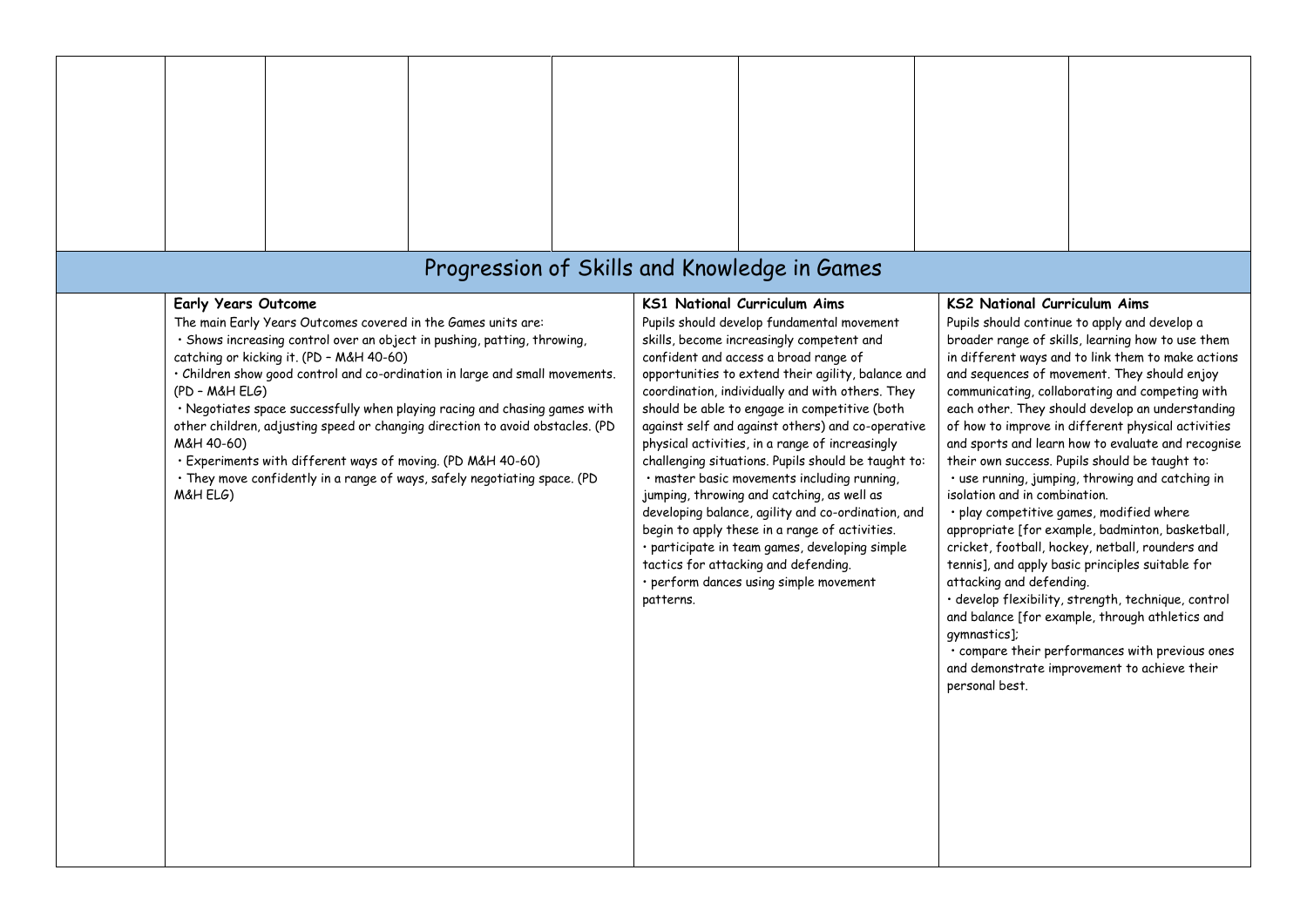| <b>SKILLS</b>                   | <b>EYFS</b>                                                                                                                                                                                                                                                                                                                                                                                                                  |                                                                                                                                                                                                                                                                                                                                                                                                                                                                                                                  | <b>KEY STAGE 1</b>                                                                                                                                                                                                                                                                                                                                                                                                                                           |                                                                                                                                                                                                                                                                                                                                                                                                          | <b>KEY STAGE 2</b>                                                                                                                                             |                                                                                                                                                                                                                                                                                                                                                                                                            |                                                                                                                                                                                                                                                                                                                            |                                                                                                                                                                                                                                                                                                                                                                                       |  |  |
|---------------------------------|------------------------------------------------------------------------------------------------------------------------------------------------------------------------------------------------------------------------------------------------------------------------------------------------------------------------------------------------------------------------------------------------------------------------------|------------------------------------------------------------------------------------------------------------------------------------------------------------------------------------------------------------------------------------------------------------------------------------------------------------------------------------------------------------------------------------------------------------------------------------------------------------------------------------------------------------------|--------------------------------------------------------------------------------------------------------------------------------------------------------------------------------------------------------------------------------------------------------------------------------------------------------------------------------------------------------------------------------------------------------------------------------------------------------------|----------------------------------------------------------------------------------------------------------------------------------------------------------------------------------------------------------------------------------------------------------------------------------------------------------------------------------------------------------------------------------------------------------|----------------------------------------------------------------------------------------------------------------------------------------------------------------|------------------------------------------------------------------------------------------------------------------------------------------------------------------------------------------------------------------------------------------------------------------------------------------------------------------------------------------------------------------------------------------------------------|----------------------------------------------------------------------------------------------------------------------------------------------------------------------------------------------------------------------------------------------------------------------------------------------------------------------------|---------------------------------------------------------------------------------------------------------------------------------------------------------------------------------------------------------------------------------------------------------------------------------------------------------------------------------------------------------------------------------------|--|--|
|                                 |                                                                                                                                                                                                                                                                                                                                                                                                                              |                                                                                                                                                                                                                                                                                                                                                                                                                                                                                                                  |                                                                                                                                                                                                                                                                                                                                                                                                                                                              |                                                                                                                                                                                                                                                                                                                                                                                                          | Lower Key Stage 2                                                                                                                                              |                                                                                                                                                                                                                                                                                                                                                                                                            | Upper Key Stage 2                                                                                                                                                                                                                                                                                                          |                                                                                                                                                                                                                                                                                                                                                                                       |  |  |
|                                 |                                                                                                                                                                                                                                                                                                                                                                                                                              | <b>YEAR1</b>                                                                                                                                                                                                                                                                                                                                                                                                                                                                                                     | YEAR <sub>2</sub>                                                                                                                                                                                                                                                                                                                                                                                                                                            |                                                                                                                                                                                                                                                                                                                                                                                                          | <b>YEAR3</b>                                                                                                                                                   | <b>YEAR 4</b>                                                                                                                                                                                                                                                                                                                                                                                              | <b>YEAR 5</b>                                                                                                                                                                                                                                                                                                              | YEAR <sub>6</sub>                                                                                                                                                                                                                                                                                                                                                                     |  |  |
| Games<br>Understanding          | <b>I</b> Work individually<br>and with others.<br>Engage in<br>cooperative<br>physical activities<br><b>I</b> Participate in<br>team games.<br>I Understand how<br>to use equipment<br>safely.                                                                                                                                                                                                                               | <b>I</b> Begin to apply basic<br>movements in a range of<br>activities<br>I Work individually and with<br>others. Engage in<br>cooperative physical<br>activities.<br>I Engage in competitive<br>physical activities (both<br>against self and against<br>others)<br>Il Participate in team games.<br>I Understand how to use<br>equipment safely.                                                                                                                                                               | Il Engage in competitive<br>physical activities (both<br>against self and against<br>others)<br>Il Participate in team games<br>I Developing simple tactics<br>for attacking and defending.<br>I Able to reflect on and<br>develop skills to improve.<br>I Understand how to use<br>equipment safely.                                                                                                                                                        | I Pupils are familiar with basic rules of games. They are beginning to apply<br>them in a range of situations.<br>I Pupils can identify when they are successful and the next steps in their<br>learning<br>I Pupils are able to identify the sporting spirit values. They can give examples<br>of when they could demonstrate them during a game situation.<br>I Understand how to use equipment safely |                                                                                                                                                                | Pupils are able to show a good understanding of a variety of games. They<br>can adapt the rules of a game for an intended purpose.<br>I Pupils are able to assess their own performance and the performance<br>of others to identify areas for development.<br>I Pupils consistently demonstrate the sporting spirit values in a range of<br>games situations<br>I Understand how to use equipment safely. |                                                                                                                                                                                                                                                                                                                            |                                                                                                                                                                                                                                                                                                                                                                                       |  |  |
| <b>INVASION</b><br><b>GAMES</b> | To be able to move<br>and stop<br>confidently,<br>negotiating the<br>space around them<br>effectively.<br>I Show good<br>control over their<br>bodies when<br>exploring<br>different skills.<br>I Start showing an<br>ability to use their<br>dominate hand to<br>work with a<br>partner in<br>different<br>activities, Explore<br>and use skills<br>effectively for<br>particular games:<br><b>N</b> Roll a ball or<br>hoop | I To be confident and keep<br>themselves safe in the space<br>in which an activity/game is<br>being played.<br>I Explore and use skills.<br>actions and ideas individually<br>and in combination to suit<br>the game that is being<br>plaved.<br>I Show ability to work with a<br>partner in throwing and<br>catching games.<br>I Choose and use skills<br>effectively for particular<br>games:<br>-Throw a ball accurately to a<br>target using increasing<br>control.,<br>-Explore throwing and<br>catching in | I Improve the way they<br>coordinate and control their<br>bodies in various activities.<br>Remember, repeat and link<br>combinations of skills where<br>necessary.<br><b>I</b> Develop basic tactics in<br>simple team games and use<br>them appropriately.<br>I Choose use and vary simple<br>tactics.<br>I Catch and control a ball in<br>movement working with a<br>partner or in a small group.<br>I Take part in games where<br>there is an opposition. | increasing control.<br>and as a defender<br>the ball.                                                                                                                                                                                                                                                                                                                                                    | I Move with a ball towards goals with<br>Il Understand their role as an attacker<br>I Move into space to help support a<br>I Defend an opponent and try to win | I Pass, receive and shoot the ball<br>with increasing control.<br>I Work as part of a team to keep<br>possession and score goals when<br>attacking.<br>I Defend one on one and know when<br>and how to win the ball.<br>I Use simple tactics to help a team<br>score or gain possession.                                                                                                                   | I Understand there are<br>different skills for different<br>I situations and begin to use<br>these.<br>I Move into space to help a<br>team.<br>I Play in a range of positions<br>and know how to contribute<br>when attacking and defending.<br>I Pass, receive and shoot the<br>ball with some control under<br>pressure. | I Pass, receive and shoot the ball with<br>increasing control under pressure.<br>I Select the appropriate action for<br>the situation.<br>I Create and use a variety of tactics<br>to help a team.<br>I Create and use space to help a<br>team.<br>I Select and apply different<br>movement skills to lose a defender.<br>I Use marking, and/or interception to<br>improve defending. |  |  |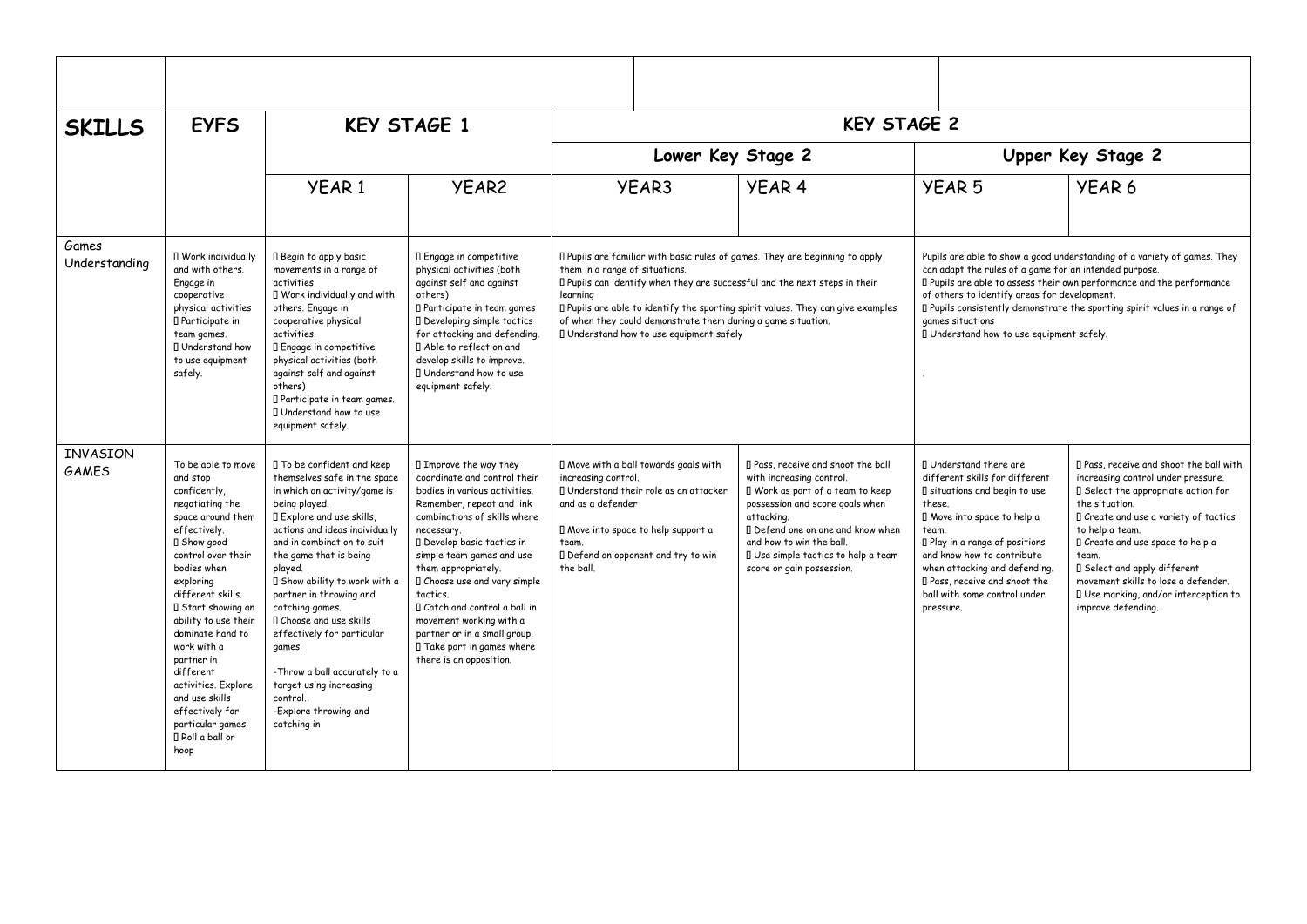| NET AND<br><b>WALL GAMES</b>                              | To be confident and keep<br>themselves safe in the space<br>in which an activity/game is<br>being played. Explore and<br>use skills, actions and ideas<br>individually and in<br>combination to suit the game<br>that is being played. Show<br>ability to work with a<br>partner in throwing and<br>catching games<br>I Hit a ball with control<br>using an appropriate object.                                                                                                                                                                                                                                                                                                 | I Improve the way they<br>coordinate and control their<br>bodies in various activities.<br>Remember, repeat and link<br>combinations of skills where<br>necessary. Develop basic<br>tactics in simple team games<br>and use them appropriately.<br>I Choose use and vary simple<br>tactics.<br>I Catch and control a ball in<br>movement working with a<br>partner or in a small group.<br>I Take part in games where<br>there is an opposition.<br>Decide where to stand<br>during a team game, to<br>support the game.<br>I Begin to lead others in a<br>simple team game.<br>I To develop hand eye co-<br>ordination to be able to<br>receive and send balls using<br>equipment if | Return a ball to a partner. Use basic<br>racket skills.<br>I Play a range of basic shots.<br>I Move quickly around the court using<br>a variety of movement patterns.                                                                           | I To play a continuous games.<br>I Use a range of basic racket skills<br>and variety of shots in different<br>areas of the court.<br>I Demonstrate good footwork on<br>the court.<br>I Return to the ready position to<br>defend my own court.                  | Il Develop wider range of skills<br>and begin to use these under<br>some pressure.<br>I Select and apply preferred<br>skills with increasing<br>consistency.<br>I Understand the need for<br>tactics and make decisions<br>about when best to use them.<br>Il Play cooperatively with a<br>partner.<br>I Demonstrate good footwork<br>to cover a court space in a<br>game situation. | I Use a wider range of skills in game<br>situations.<br>I Play cooperatively with a partner /<br>in a team.<br>I Demonstrate good decision making<br>when making shots within a game.<br>I Identify and use a variety of<br>tactics |
|-----------------------------------------------------------|---------------------------------------------------------------------------------------------------------------------------------------------------------------------------------------------------------------------------------------------------------------------------------------------------------------------------------------------------------------------------------------------------------------------------------------------------------------------------------------------------------------------------------------------------------------------------------------------------------------------------------------------------------------------------------|---------------------------------------------------------------------------------------------------------------------------------------------------------------------------------------------------------------------------------------------------------------------------------------------------------------------------------------------------------------------------------------------------------------------------------------------------------------------------------------------------------------------------------------------------------------------------------------------------------------------------------------------------------------------------------------|-------------------------------------------------------------------------------------------------------------------------------------------------------------------------------------------------------------------------------------------------|-----------------------------------------------------------------------------------------------------------------------------------------------------------------------------------------------------------------------------------------------------------------|--------------------------------------------------------------------------------------------------------------------------------------------------------------------------------------------------------------------------------------------------------------------------------------------------------------------------------------------------------------------------------------|-------------------------------------------------------------------------------------------------------------------------------------------------------------------------------------------------------------------------------------|
| <b>STRIKING</b><br><b>AND</b><br><b>FEILDING</b><br>GAMES | To be confident and keep<br>themselves safe in the space<br>in which an activity/game is<br>being played.<br>Il Explore and use skills,<br>actions and ideas individually<br>and in combination to suit<br>the game that is being<br>played.<br>I Show ability to work with a<br>partner in throwing and<br>catching games.<br>I Choose and use skills<br>effectively for particular<br>games:<br>-Throw a ball accurately<br>underarm to a target using<br>increasing control.<br>-Show increasing control<br>when rolling an object, using<br>a technique.<br>-Hit a ball with control using<br>an appropriate object.<br>Explore throwing and<br>catching in different ways. | I Improve the way they<br>coordinate and control their<br>bodies in various activities.<br>Remember, repeat and link<br>combinations of skills where<br>necessary. Develop basic<br>tactics in simple team games<br>and use them appropriately.<br>I Choose use and vary simple<br>tactics.<br>I Catch and control a ball in<br>movement working with a<br>partner or in a small group.<br>I Take part in games where<br>there is an opposition.<br>I Decide where to stand<br>during a team game, to<br>support the game.<br>Il Begin to lead others in a<br>simple team game.<br>I To be able to hit a ball<br>accurately using a piece of<br>equipment.                            | I . Use overarm and underarm throwing<br>and catching skills.<br>I Begin to strike a bowled ball after a<br>bounce.<br>I Bowl a ball towards a target.<br>I Develop an understanding of tactics<br>and begin to use them in game<br>situations. | I Use overarm and<br>underarm throwing and catching<br>skills with increasing accuracy.<br>I Strike a bowl and ball after a<br>bounce.<br>I Bowl a ball with some accuracy,<br>and consistency.<br>I Choose and use simple tactics for<br>different situations. | Il To sometimes strike a bowled<br>ball.<br>Il Begin to develop a wider<br>range of skills and use these<br>under some pressure.<br>Il Use tactics effectively in a<br>competitive situation.                                                                                                                                                                                        | I Strike a bowled ball with increasing<br>consistency.<br>$\Box$ Use some tactics in the game as a<br>batter, bowler and fielder.<br>I Select the appropriate action for<br>the situation.                                          |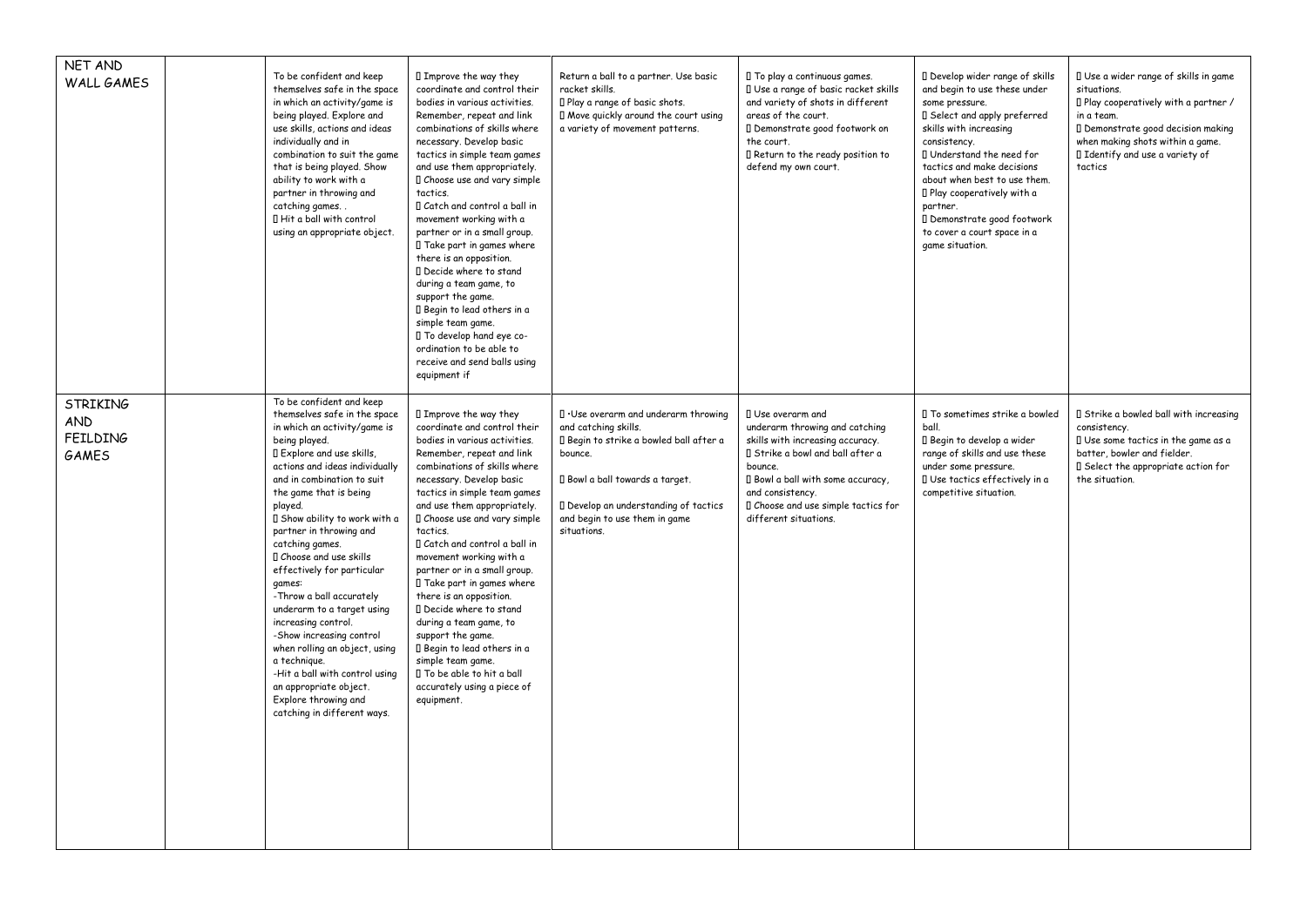|                   |                                                                                                                                                                                                                                                               |                                                                                                                                                                                                                                                                                                                                                 |                                                                                                                                                                                                                                                                                                                                                                                                            |                                                                                                                                                                                                                                                                                                                                                                                                                               | Progression of skills and Knowledge in Gymnastics                                                                                                            |                                                                                                                                                                                                                                                                                                                                                                                                                                     |                                                                                                                                                                                                                                                                                                                                                                                                                                                |                                                                                                                                                                                                                                                                                                                                                                                                                                                                                                                                     |  |  |
|-------------------|---------------------------------------------------------------------------------------------------------------------------------------------------------------------------------------------------------------------------------------------------------------|-------------------------------------------------------------------------------------------------------------------------------------------------------------------------------------------------------------------------------------------------------------------------------------------------------------------------------------------------|------------------------------------------------------------------------------------------------------------------------------------------------------------------------------------------------------------------------------------------------------------------------------------------------------------------------------------------------------------------------------------------------------------|-------------------------------------------------------------------------------------------------------------------------------------------------------------------------------------------------------------------------------------------------------------------------------------------------------------------------------------------------------------------------------------------------------------------------------|--------------------------------------------------------------------------------------------------------------------------------------------------------------|-------------------------------------------------------------------------------------------------------------------------------------------------------------------------------------------------------------------------------------------------------------------------------------------------------------------------------------------------------------------------------------------------------------------------------------|------------------------------------------------------------------------------------------------------------------------------------------------------------------------------------------------------------------------------------------------------------------------------------------------------------------------------------------------------------------------------------------------------------------------------------------------|-------------------------------------------------------------------------------------------------------------------------------------------------------------------------------------------------------------------------------------------------------------------------------------------------------------------------------------------------------------------------------------------------------------------------------------------------------------------------------------------------------------------------------------|--|--|
|                   | <b>Early Years Outcome</b><br>60)                                                                                                                                                                                                                             | Initiates new combinations of movement and gesture in order to<br>· Experiments with different ways of moving. (PD M&H 40-60)<br>Jumps off an object and lands appropriately. (PD M&H 40-60)<br>balancing and climbing equipment. (PD M&H 40-60)                                                                                                | The main Early Years Outcomes covered in the Gymnastics units are:<br>express and respond to feelings, ideas and experiences. (EAD BI 40-<br>Travels with confidence and skill around, under, over and through                                                                                                                                                                                             |                                                                                                                                                                                                                                                                                                                                                                                                                               | <b>KS1 National Curriculum Aims</b><br>in the Gymnastics units are:<br>jumping, throwing and catching, as well as                                            | The main KS1 national curriculum aims covered<br>· Master basic movements including running,<br>developing balance, agility and coordination, and<br>begin to apply these in a range of activities                                                                                                                                                                                                                                  | <b>KS2 National Curriculum Aims</b><br>The main KS2 national curriculum aims covered<br>in the Gymnastics units are:<br>· Develop flexibility, strength, technique,<br>control and balance [for example, through<br>athletics and gymnastics].<br>· Compare their performances with previous<br>ones and demonstrate improvement to achieve<br>their personal best                                                                             |                                                                                                                                                                                                                                                                                                                                                                                                                                                                                                                                     |  |  |
| <b>SKILLS</b>     | <b>EYFS</b>                                                                                                                                                                                                                                                   |                                                                                                                                                                                                                                                                                                                                                 | <b>KEY STAGE 1</b>                                                                                                                                                                                                                                                                                                                                                                                         |                                                                                                                                                                                                                                                                                                                                                                                                                               |                                                                                                                                                              | <b>KEY STAGE 2</b>                                                                                                                                                                                                                                                                                                                                                                                                                  |                                                                                                                                                                                                                                                                                                                                                                                                                                                |                                                                                                                                                                                                                                                                                                                                                                                                                                                                                                                                     |  |  |
|                   |                                                                                                                                                                                                                                                               |                                                                                                                                                                                                                                                                                                                                                 |                                                                                                                                                                                                                                                                                                                                                                                                            |                                                                                                                                                                                                                                                                                                                                                                                                                               | Lower Key Stage 2                                                                                                                                            |                                                                                                                                                                                                                                                                                                                                                                                                                                     |                                                                                                                                                                                                                                                                                                                                                                                                                                                | Upper Key Stage 2                                                                                                                                                                                                                                                                                                                                                                                                                                                                                                                   |  |  |
|                   |                                                                                                                                                                                                                                                               | <b>YEAR1</b>                                                                                                                                                                                                                                                                                                                                    | <b>YEAR2</b>                                                                                                                                                                                                                                                                                                                                                                                               | <b>YEAR3</b>                                                                                                                                                                                                                                                                                                                                                                                                                  |                                                                                                                                                              | <b>YEAR 4</b>                                                                                                                                                                                                                                                                                                                                                                                                                       | <b>YEAR 5</b>                                                                                                                                                                                                                                                                                                                                                                                                                                  | YEAR <sub>6</sub>                                                                                                                                                                                                                                                                                                                                                                                                                                                                                                                   |  |  |
| <b>GYMNASTICS</b> | Create a short<br>sequence of<br>movements.<br>Roll in different<br>ways with<br>control.<br>Travel in<br>different ways.<br>Stretch in<br>different ways.<br>Jump in a range<br>of ways from<br>one space to<br>another with<br>control.<br>Begin to balance | Create and perform a<br>movement sequence.<br>Copy actions and<br>movement sequences<br>with a beginning, middle<br>and end.<br>Link two actions to make<br>a sequence.<br>Recognise and copy<br>contrasting actions<br>(small/tall,<br>narrow/wide).<br>Travel in different<br>ways, changing direction<br>and speed.<br>Hold still shapes and | Copy, explore and<br>remember actions and<br>movements to create<br>their own sequence. Link<br>actions to make a<br>sequence.<br>Travel in a variety of<br>ways, including rolling.<br>Hold a still shape whilst<br>balancing on different<br>points of the body.<br>Jump in a variety of<br>ways and land with<br>increasing control and<br>balance.<br>Climb onto and jump off<br>the equipment safely. | Choose ideas to compose a<br>movement sequence<br>independently and with others.<br>Link combinations of actions with<br>increasing confidence, including<br>changes of direction, speed or<br>level.<br>Develop the quality of their<br>actions, shapes and balances.<br>Move with coordination, control<br>and care.<br>Use turns whilst travelling in a<br>variety of ways.<br>Use a range of jumps in their<br>sequences. |                                                                                                                                                              | Create a sequence of actions<br>that fit a theme.<br>Use an increasing range of<br>actions, directions and levels in<br>their sequences.<br>Move with clarity, fluency and<br>expression.<br>Show changeSs of direction,<br>speed and level during a<br>performance.<br>Travel in different ways,<br>including using flight.<br>Improve the placement and<br>alignment of body parts in<br>balances.<br>Use equipment to vault in a | Select ideas to compose<br>specific sequences of<br>movements, shapes and<br>balances.<br>Adapt their sequences to<br>fit new criteria or<br>suggestions.<br>Perform jumps, shapes and<br>balances fluently and with<br>control.<br>Confidently develop the<br>placement of their body<br>parts in balances,<br>recognising the position of<br>their centre of gravity and<br>where it should be in<br>relation to the base of the<br>balance. | Create their own complex<br>sequences involving the full<br>range of actions and movements:<br>travelling, balancing, holding<br>shapes, jumping, leaping,<br>swinging, vaulting and<br>stretching.<br>Demonstrate precise and<br>controlled placement of body<br>parts in their actions, shapes<br>and balances.<br>Confidently use equipment to<br>vault and incorporate this into<br>sequences.<br>Apply skills and techniques<br>consistently, showing precision<br>and control. Develop strength,<br>technique and flexibility |  |  |
|                   | with control.<br>Move around,<br>under, over, and<br>through<br>different<br>objects and<br>equipment.                                                                                                                                                        | simple balances.<br>Carry out simple<br>stretches.<br>Carry out a range of<br>simple jumps, landing<br>safely.                                                                                                                                                                                                                                  | Move with increasing<br>control and care.                                                                                                                                                                                                                                                                                                                                                                  | movements                                                                                                                                                                                                                                                                                                                                                                                                                     | Begin to use equipment to vault.<br>Create interesting body shapes<br>while holding balances with<br>control and confidence.<br>Begin to show flexibility in | variety of ways.<br>Carry out balances, recognising<br>the position of their centre of<br>gravity and how this affects<br>the balance.                                                                                                                                                                                                                                                                                              | Confidently use equipment<br>to vault in a variety of<br>ways.<br>Apply skills and techniques<br>consistently.                                                                                                                                                                                                                                                                                                                                 | throughout performances                                                                                                                                                                                                                                                                                                                                                                                                                                                                                                             |  |  |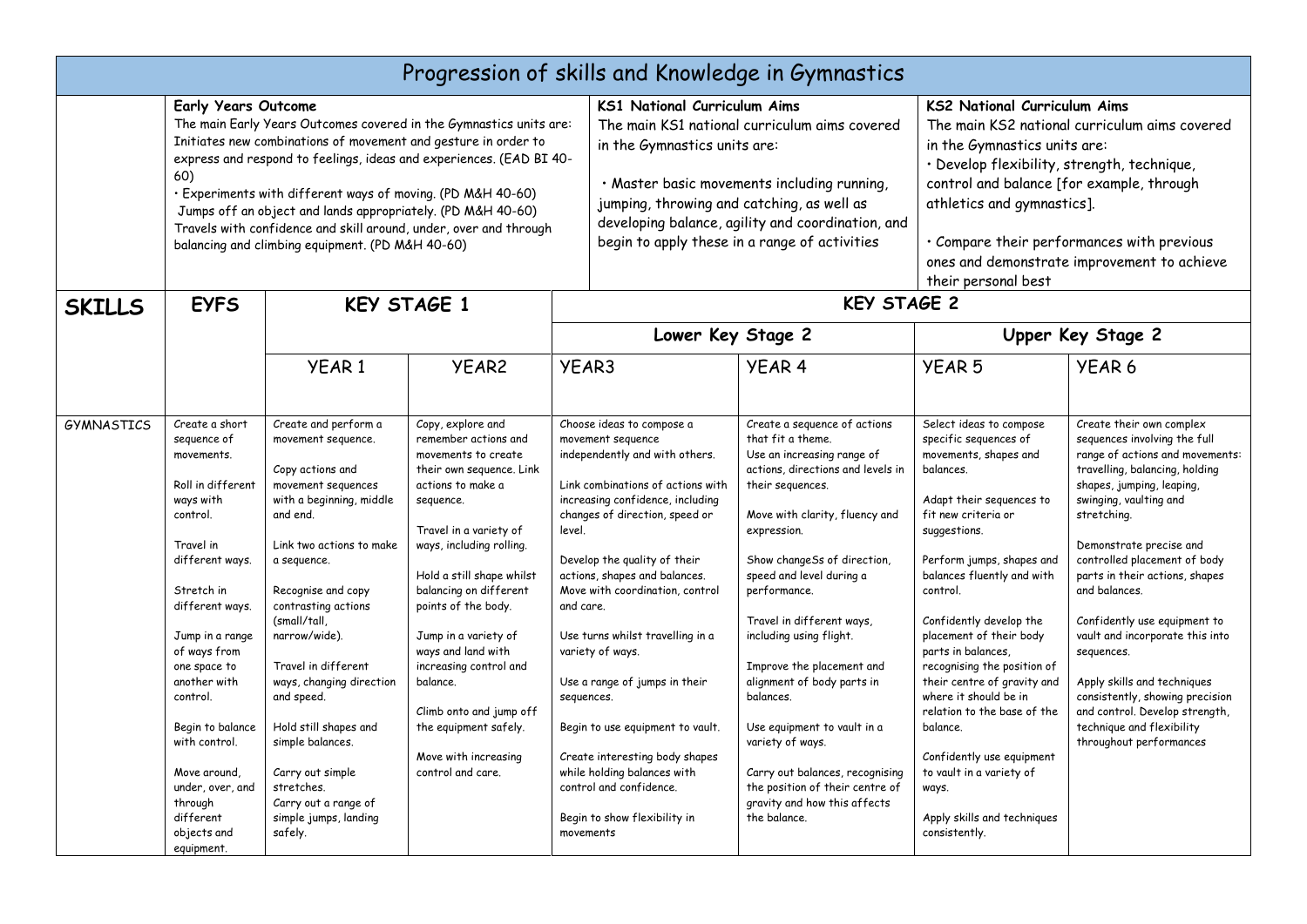| Move around, under,   | Begin to develop good          | Develop strength,         |  |
|-----------------------|--------------------------------|---------------------------|--|
| over, and through     | technique when travelling,     | technique and flexibility |  |
| different objects and | balancing and using equipment. | throughout performances.  |  |
| equipment.            |                                |                           |  |
|                       | Develop strength, technique    | Combine equipment with    |  |
| Begin to move with    | and flexibility throughout     | movement to create        |  |
| control and care      | performances                   | sequences.                |  |
|                       |                                |                           |  |

**The Gymnastic skills taught throughout the units can be broken down into these specific areas; rolls, jumps, vault work, handstands, cartwheels and round-offs, travelling**  and shapes and balances. This table maps out the progression of skills in each area to be taught in each year group. Please note - the age range is only a guide. All skills **should be taught depending on the gymnastic ability of the children. Many of the skills are repeated across year groups to allow for children to progress at their own pace. For example, if a child has not mastered a forward roll from standing in year 3, the skill can be revisited in year 4, 5 and 6 if necessary.**

### **PROGRESSION OF SKILLS and KNOWLEDGE - OUTDOOR AND ADVENTUROUS ACTIVITIES**

|               |             |                    |                   | <b>KS2 National Curriculum Aims</b><br>Pupils should continue to apply and develop a broader range of skills, learning how to use them in<br>different ways and to link them to make actions and sequences of movement. They should enjoy<br>communicating, collaborating and competing with each other.<br>They should develop an understanding of how to improve in different physical activities and sports and<br>learn how to evaluate and recognise their own success. Pupils should be taught to:<br>· take part in outdoor and adventurous activity challenges both individually and within a team;<br>· compare their performances with previous ones and demonstrate improvement to achieve their<br>personal best |                   |                    |                   |  |  |
|---------------|-------------|--------------------|-------------------|------------------------------------------------------------------------------------------------------------------------------------------------------------------------------------------------------------------------------------------------------------------------------------------------------------------------------------------------------------------------------------------------------------------------------------------------------------------------------------------------------------------------------------------------------------------------------------------------------------------------------------------------------------------------------------------------------------------------------|-------------------|--------------------|-------------------|--|--|
| <b>SKILLS</b> | <b>EYFS</b> | <b>KEY STAGE 1</b> |                   |                                                                                                                                                                                                                                                                                                                                                                                                                                                                                                                                                                                                                                                                                                                              |                   | <b>KEY STAGE 2</b> |                   |  |  |
|               |             |                    |                   |                                                                                                                                                                                                                                                                                                                                                                                                                                                                                                                                                                                                                                                                                                                              | Lower Key Stage 2 |                    | Upper Key Stage 2 |  |  |
|               |             | YEAR <sub>1</sub>  | YEAR <sub>2</sub> | YEAR3                                                                                                                                                                                                                                                                                                                                                                                                                                                                                                                                                                                                                                                                                                                        | YEAR 4            | <b>YEAR 5</b>      | YEAR 6            |  |  |
| <b>OAA</b>    |             |                    |                   |                                                                                                                                                                                                                                                                                                                                                                                                                                                                                                                                                                                                                                                                                                                              |                   |                    |                   |  |  |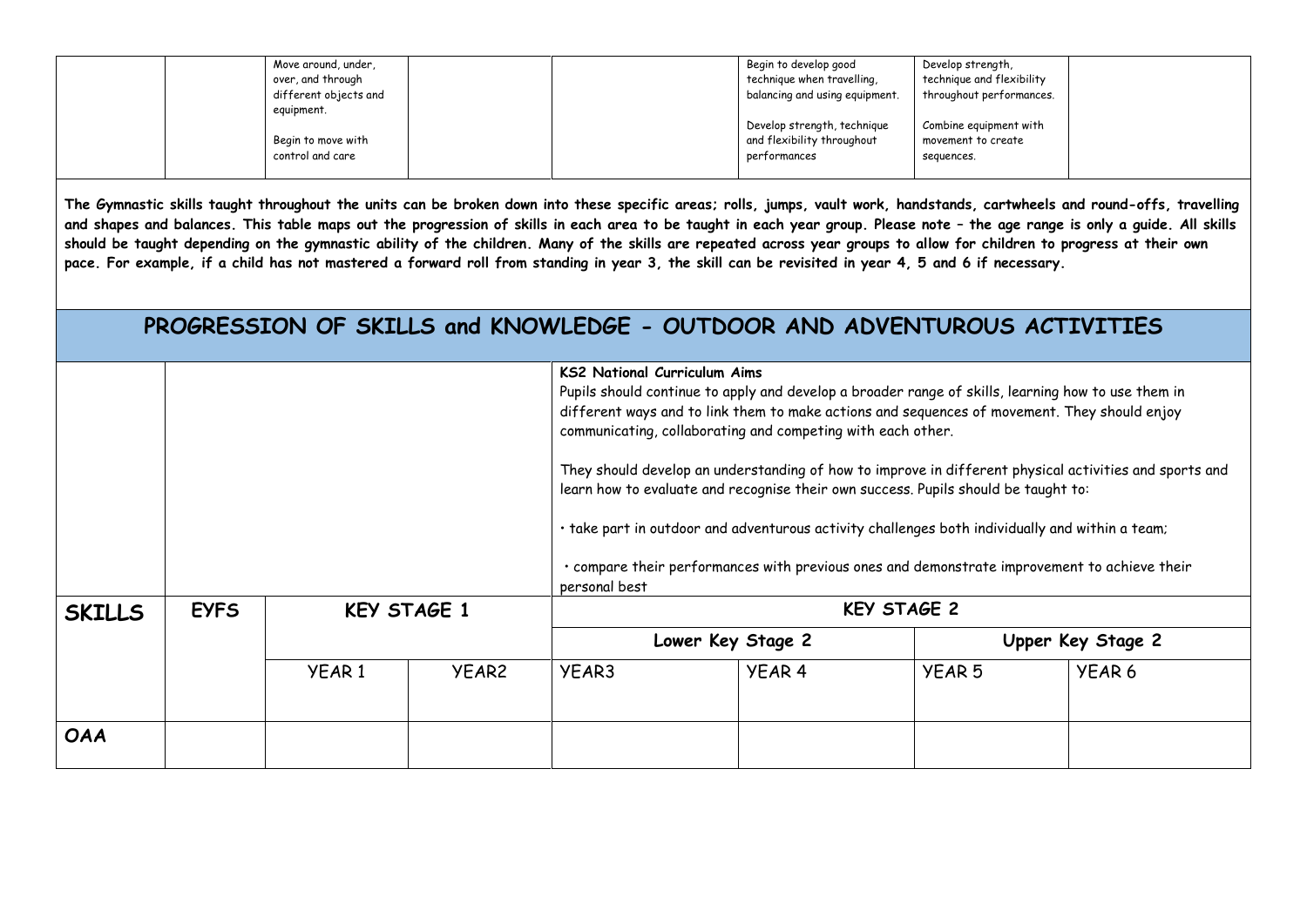| TRAILS                          |  | Orientate themselves with<br>increasing confidence and<br>accuracy around a short trail.                      | Orientate themselves with<br>accuracy around a short trail.<br>Create a short trail for others<br>with a physical challenge.<br>Start to recognise features of<br>an orienteering course.                                                                                               | Start to orientate<br>themselves with increasing<br>confidence and accuracy<br>around an orienteering<br>course.<br>Design an orienteering<br>course that can be<br>followed and offers some<br>challenge to others.<br>Begin to use navigation<br>equipment to orientate<br>around a trail. | Orientate themselves with<br>confidence and accuracy around<br>an orienteering course when<br>under pressure.<br>Design an orienteering course<br>that is clear to follow and<br>offers challenge to others.<br>Use navigation equipment (maps,<br>compasses) to improve the trail. |
|---------------------------------|--|---------------------------------------------------------------------------------------------------------------|-----------------------------------------------------------------------------------------------------------------------------------------------------------------------------------------------------------------------------------------------------------------------------------------|----------------------------------------------------------------------------------------------------------------------------------------------------------------------------------------------------------------------------------------------------------------------------------------------|-------------------------------------------------------------------------------------------------------------------------------------------------------------------------------------------------------------------------------------------------------------------------------------|
| <b>PROBLEM</b><br>SOLVING       |  | Identify and use effective<br>communication to begin to work<br>as a team.<br>Identify symbols used on a key. | Communicate clearly with<br>other people in a team, and<br>with other teams.<br>Have experience of a range of<br>roles within a team and begin<br>to identify the key skills<br>required to succeed at each.<br>Associate the meaning of a key<br>in the context of the<br>environment. | Use clear communication<br>to effectively complete a<br>particular role in a team.<br>Complete orienteering<br>activities both as part of a<br>team and independently.<br>Identify a key on a map<br>and begin to use the<br>information in activities                                       | Use clear communication to<br>effectively complete a<br>particular role in a team.<br>Compete in orienteering<br>activities both as part of a team<br>and independently.<br>Use a range of map styles and<br>make an informed decision on<br>the most effective.                    |
| Preparation and<br>organisation |  | Begin to choose equipment that is<br>appropriate for an activity.                                             | Try a range of equipment for<br>creating and completing an activity.<br>Make an informed decision on the<br>best equipment to use for an<br>activity. Plan and organise a trail<br>that others can follow                                                                               | Choose the best equipment<br>for an outdoor activity.<br>Create an outdoor activity that<br>challenges others.<br>Create a simple plan of an<br>activity for others to follow.<br>Identify the quickest route to<br>accurately navigate an<br>orienteering course.                           | Choose the best equipment for an<br>outdoor activity.<br>Prepare an orienteering course for<br>others to follow.<br>Identify the quickest route to<br>accurately navigate an orienteering<br>course.<br>Manage an orienteering event for<br>others to compete in.                   |
| Communication                   |  | Communicate with others.                                                                                      | Communicate clearly with others.<br>Work as part of a team                                                                                                                                                                                                                              | Communicate clearly and<br>effectively with others.<br>Work effectively as part of a<br>team.                                                                                                                                                                                                | Communicate clearly and effectively<br>with others when under pressure.<br>Work effectively as part of a team,<br>demonstrating leadership skills                                                                                                                                   |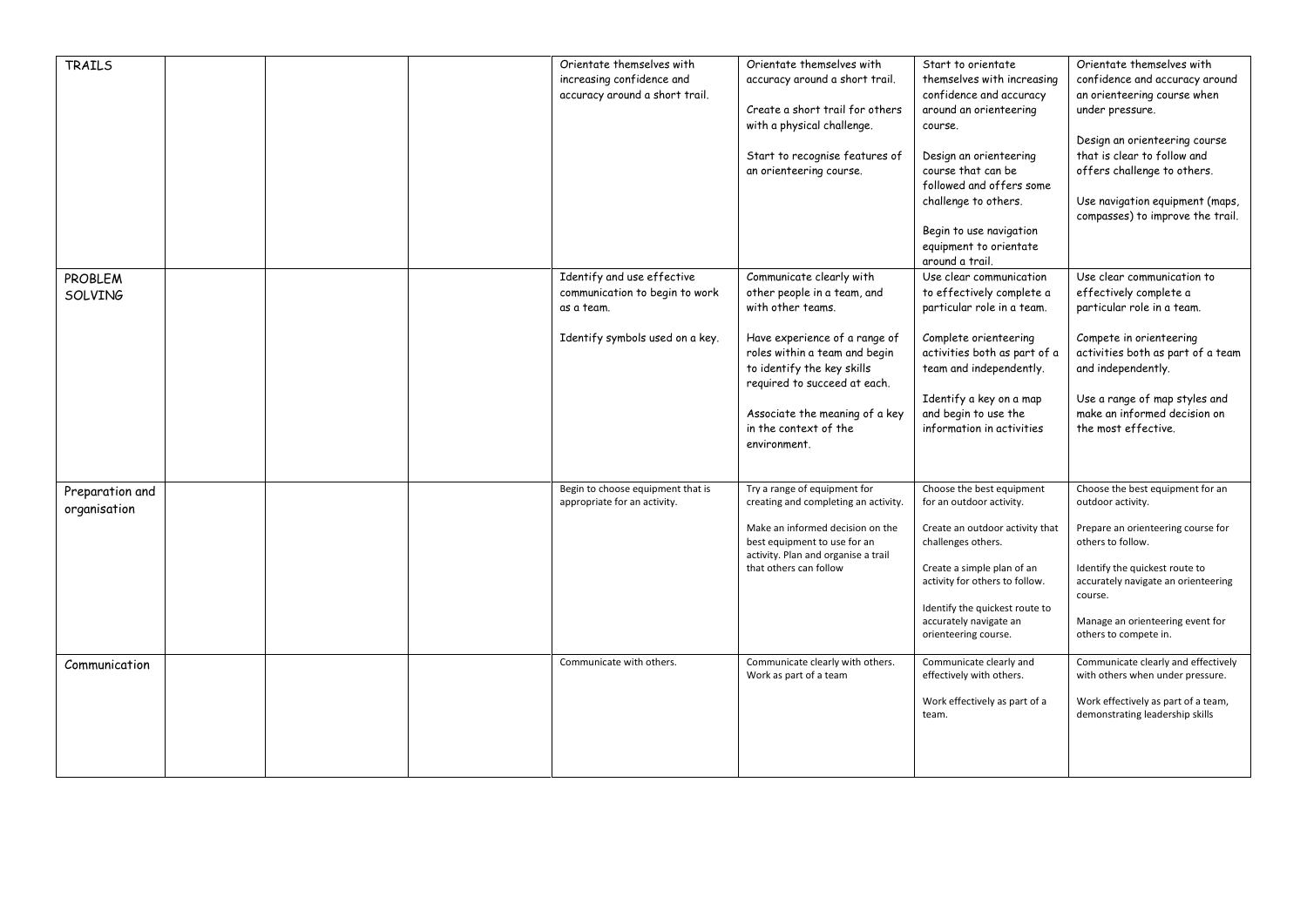| Compete and<br>Perform<br>Evaluate             |                                                                                                                                                                                                                                                                                                                                                                                                                                                                                                                                                                                                                                                                                                          |                    | Begin to complete activities in a set<br>period of time.<br>Begin to offer an evaluation of<br>personal performances and activities.<br>Watch, describe and evaluate the<br>effectiveness of a performance.<br>Describe how their performance has<br>improved over time. | Complete an orienteering course<br>more than once and begin to<br>identify ways of improving<br>completion time.<br>Offer an evaluation of both<br>personal performances and<br>activities.<br>Start to improve trails to increase<br>the challenge of the course.<br>Watch, describe and evaluate the<br>effectiveness of performances,<br>giving ideas for improvements.<br>Modify their use of skills or<br>techniques to achieve a better<br>result | Complete an orienteering<br>course on multiple occasions,<br>in a quicker time due to<br>improved technique.<br>Offer a detailed and effective<br>evaluation of both personal<br>performances and activities.<br>Improve a trail to increase the<br>challenge of the course.<br>Choose and use criteria to<br>evaluate own and others'<br>performances.<br>Explain why they have used<br>particular skills or techniques,<br>and the effect they have had<br>on their performance. | Complete an orienteering course on<br>multiple occasions, in a quicker time<br>due to improved technique.<br>Offer a detailed and effective<br>evaluation of both personal<br>performances and activities with an<br>aim of increasing challenge and<br>improving performance.<br>Listen to feedback and improve an<br>orienteering course from it.<br>Thoroughly evaluate their own and<br>others' work, suggesting thoughtful<br>and appropriate improvements. |  |  |  |  |  |  |
|------------------------------------------------|----------------------------------------------------------------------------------------------------------------------------------------------------------------------------------------------------------------------------------------------------------------------------------------------------------------------------------------------------------------------------------------------------------------------------------------------------------------------------------------------------------------------------------------------------------------------------------------------------------------------------------------------------------------------------------------------------------|--------------------|--------------------------------------------------------------------------------------------------------------------------------------------------------------------------------------------------------------------------------------------------------------------------|---------------------------------------------------------------------------------------------------------------------------------------------------------------------------------------------------------------------------------------------------------------------------------------------------------------------------------------------------------------------------------------------------------------------------------------------------------|------------------------------------------------------------------------------------------------------------------------------------------------------------------------------------------------------------------------------------------------------------------------------------------------------------------------------------------------------------------------------------------------------------------------------------------------------------------------------------|------------------------------------------------------------------------------------------------------------------------------------------------------------------------------------------------------------------------------------------------------------------------------------------------------------------------------------------------------------------------------------------------------------------------------------------------------------------|--|--|--|--|--|--|
| PROGRESSION OF KNOWLEDGE AND SKILLS - SWIMMING |                                                                                                                                                                                                                                                                                                                                                                                                                                                                                                                                                                                                                                                                                                          |                    |                                                                                                                                                                                                                                                                          |                                                                                                                                                                                                                                                                                                                                                                                                                                                         |                                                                                                                                                                                                                                                                                                                                                                                                                                                                                    |                                                                                                                                                                                                                                                                                                                                                                                                                                                                  |  |  |  |  |  |  |
|                                                | <b>KS2 National Curriculum Aims</b><br>A programme of swimming study delivered by local swimming coaches. An opportunity for all pupils to develop water confidence through a range of exercises, games and drills. Pupils<br>will be taught about water safety and safe self-rescue. They will develop kicking, arm pull and breathing techniques as well as correct body position to improve buoyancy and stroke<br>efficiency.<br>Targets:<br>I swim competently, confidently and proficiently over a distance of at least 25 metres<br>I use a range of strokes effectively [for example, front crawl, backstroke and breaststroke]<br>perform safe self-rescue in different water-based situations. |                    |                                                                                                                                                                                                                                                                          |                                                                                                                                                                                                                                                                                                                                                                                                                                                         |                                                                                                                                                                                                                                                                                                                                                                                                                                                                                    |                                                                                                                                                                                                                                                                                                                                                                                                                                                                  |  |  |  |  |  |  |
| <b>SKILLS</b>                                  | <b>EYFS</b>                                                                                                                                                                                                                                                                                                                                                                                                                                                                                                                                                                                                                                                                                              | <b>KEY STAGE 1</b> |                                                                                                                                                                                                                                                                          | <b>KEY STAGE 2</b>                                                                                                                                                                                                                                                                                                                                                                                                                                      |                                                                                                                                                                                                                                                                                                                                                                                                                                                                                    |                                                                                                                                                                                                                                                                                                                                                                                                                                                                  |  |  |  |  |  |  |
|                                                |                                                                                                                                                                                                                                                                                                                                                                                                                                                                                                                                                                                                                                                                                                          |                    |                                                                                                                                                                                                                                                                          | Lower Key Stage 2                                                                                                                                                                                                                                                                                                                                                                                                                                       |                                                                                                                                                                                                                                                                                                                                                                                                                                                                                    | Upper Key Stage 2                                                                                                                                                                                                                                                                                                                                                                                                                                                |  |  |  |  |  |  |